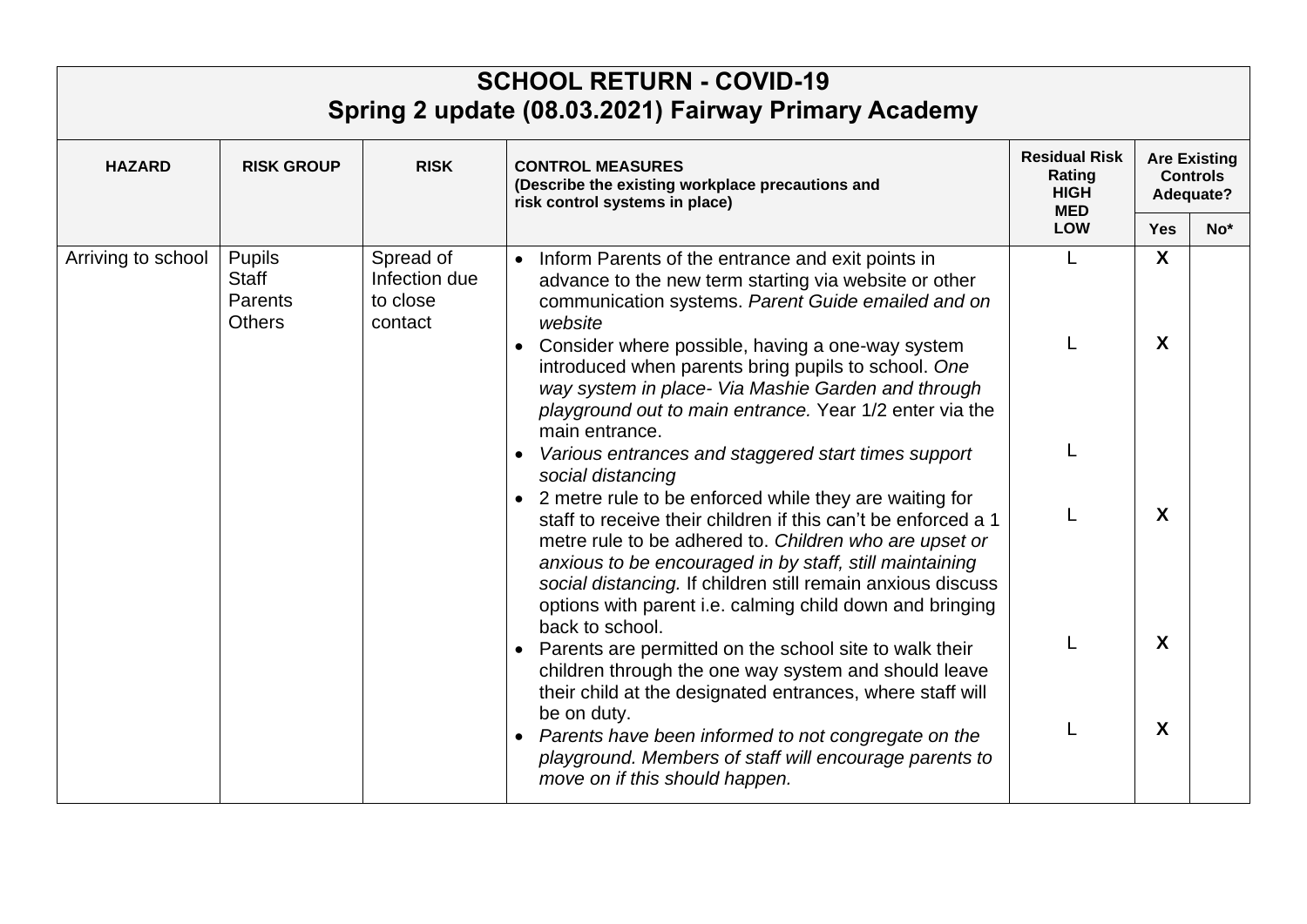|                                  |                                |                      | Parents wishing to talk to staff must make an<br>appointment (first instance telephone conversation)<br>Class email can also be used- response within 7 days                                                                |   | X                |
|----------------------------------|--------------------------------|----------------------|-----------------------------------------------------------------------------------------------------------------------------------------------------------------------------------------------------------------------------|---|------------------|
|                                  |                                |                      | • Parents entering the school building will be limited<br>unless absolutely necessary whilst in Tier 4 restrictions                                                                                                         |   | $\mathsf{X}$     |
|                                  |                                |                      | Driveway to main entrance will be out of use for parents<br>and staff between 3pm and 3.30pm. gates will be                                                                                                                 | M | $\boldsymbol{X}$ |
|                                  |                                |                      | partially closed to stop vehicle access<br>All parents/ carers, apart from those exempt, must wear                                                                                                                          | L | X                |
|                                  |                                |                      | a face covering when entering the school site, including<br>the playground.                                                                                                                                                 | M | X                |
|                                  |                                |                      | All visitors must wear face coverings in communal<br>areas of the school e.g. corridors, playground etc.<br>All staff will greet and meet parents and children with<br>face coverings on in communal places                 | M | X                |
| <b>School Uniform</b>            | <b>Pupils</b>                  | Infection<br>Control | Pupils are encouraged to attend school in school<br>uniform as these are easily cleaned (washing machine)<br>They do not require cleaning any more than usually.<br>On PE days, pupils will attend in their PE Kits for the | L | $\mathbf{x}$     |
|                                  |                                |                      | day as bags do not need to be stored and kits can be<br>cleaned weekly                                                                                                                                                      | L | $\boldsymbol{X}$ |
| <b>Wider Public</b><br>Transport | <b>Pupils</b><br><b>Driver</b> | Risk of<br>Infection | • Where possible encourage children to walk to school or<br>use alternative transport i.e. cycle, walking bus.                                                                                                              | M | $\mathsf{X}$     |
|                                  | Public                         |                      | Bike racking available for children to keep bikes safe<br>during the day.<br>• Where possible allow pupils to arrive at a staggered                                                                                         | M | $\boldsymbol{X}$ |
|                                  |                                |                      | time to avoid peak travel times. Staggered start times<br>allow for pupils to arrive and depart at different times.<br>Pupils encouraged to wash hands as soon as arrive at                                                 | M | $\boldsymbol{X}$ |
|                                  |                                |                      | school.<br>• All pupils will hand sanitise when arriving at school.                                                                                                                                                         | M | X                |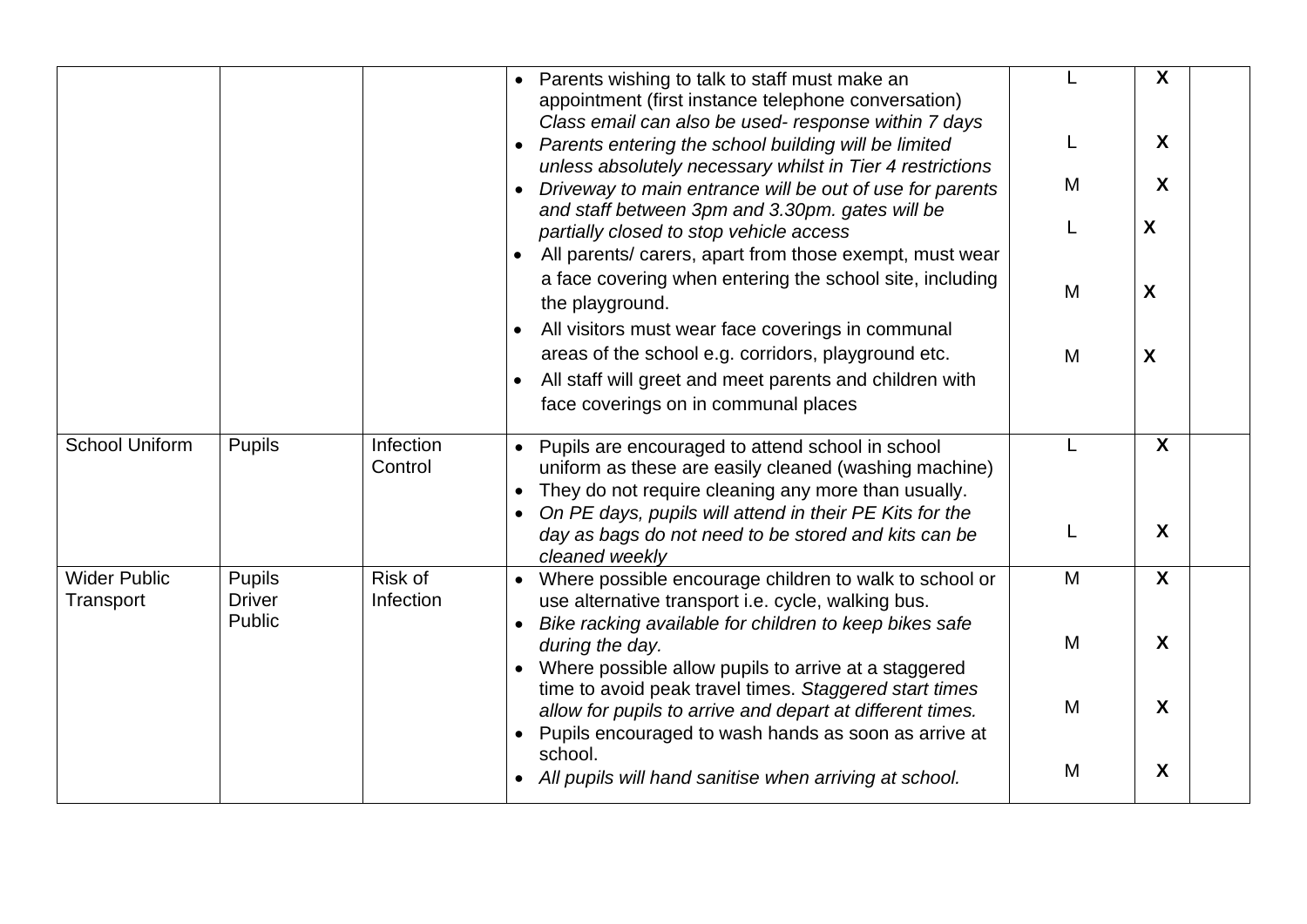| <b>Face Masks</b>                         | Pupils<br><b>Staff</b>                                    | <b>Risk of Spread</b><br>of Infection                              |           | • Signs or posters in place on how children remove face<br>masks correctly or information given in newsletters prior<br>to start of new term                                           | M | X |  |
|-------------------------------------------|-----------------------------------------------------------|--------------------------------------------------------------------|-----------|----------------------------------------------------------------------------------------------------------------------------------------------------------------------------------------|---|---|--|
|                                           |                                                           |                                                                    |           | Removal of face masks on entry to the school building<br>for pupils and stored safely e.g. a small plastic bag.                                                                        | M | X |  |
|                                           |                                                           |                                                                    |           | Staff and Pupils to ensure they remove masks correctly<br>and remove without touching the front of the mask<br>(remove by loops on ears)                                               | M | X |  |
|                                           |                                                           |                                                                    |           | If disposable masks these must be disposed of in a<br>closed bin.                                                                                                                      | M | X |  |
|                                           |                                                           |                                                                    |           | If material re-use masks these should be placed inside<br>a disposable bag and taken home to re-wash before<br>reusing.                                                                |   |   |  |
|                                           |                                                           |                                                                    |           | All parents/ carers, apart from those exempt, must wear<br>a face covering when entering the school site, including                                                                    | M | X |  |
|                                           |                                                           |                                                                    |           | the playground.<br>All staff, apart from those exempt, must wear face<br>covering to meet and greet parents/carers and children.<br>Staff may wear face covering in classrooms should  | M | X |  |
|                                           |                                                           |                                                                    |           | they choose                                                                                                                                                                            |   |   |  |
| All year groups<br>returning to<br>school | <b>Pupils</b><br><b>Staff</b><br>Parents<br><b>Others</b> | <b>Risk of Spread</b><br>of Infection<br>due to large<br>groups of |           | • Consider staggered start and finish times for various<br>year groups to reduce the amount of pupil numbers.<br>Staggered start and end to the day (10 minute intervals)<br>in place. |   | X |  |
|                                           |                                                           | pupils                                                             |           | One way system in place for parents and pupils.<br>Consider various entrance gates for year groups.                                                                                    |   |   |  |
|                                           |                                                           |                                                                    |           | Reception Yr5//Yr3/Yr4/Yr6 to use Mashie Gardens<br>entrance. Yr1/Yr2to use the main entrance.                                                                                         |   |   |  |
|                                           |                                                           |                                                                    | $\bullet$ | Parents have been informed to not congregate on the<br>playground. Members of staff will encourage parents to<br>move on if this should happen.                                        |   |   |  |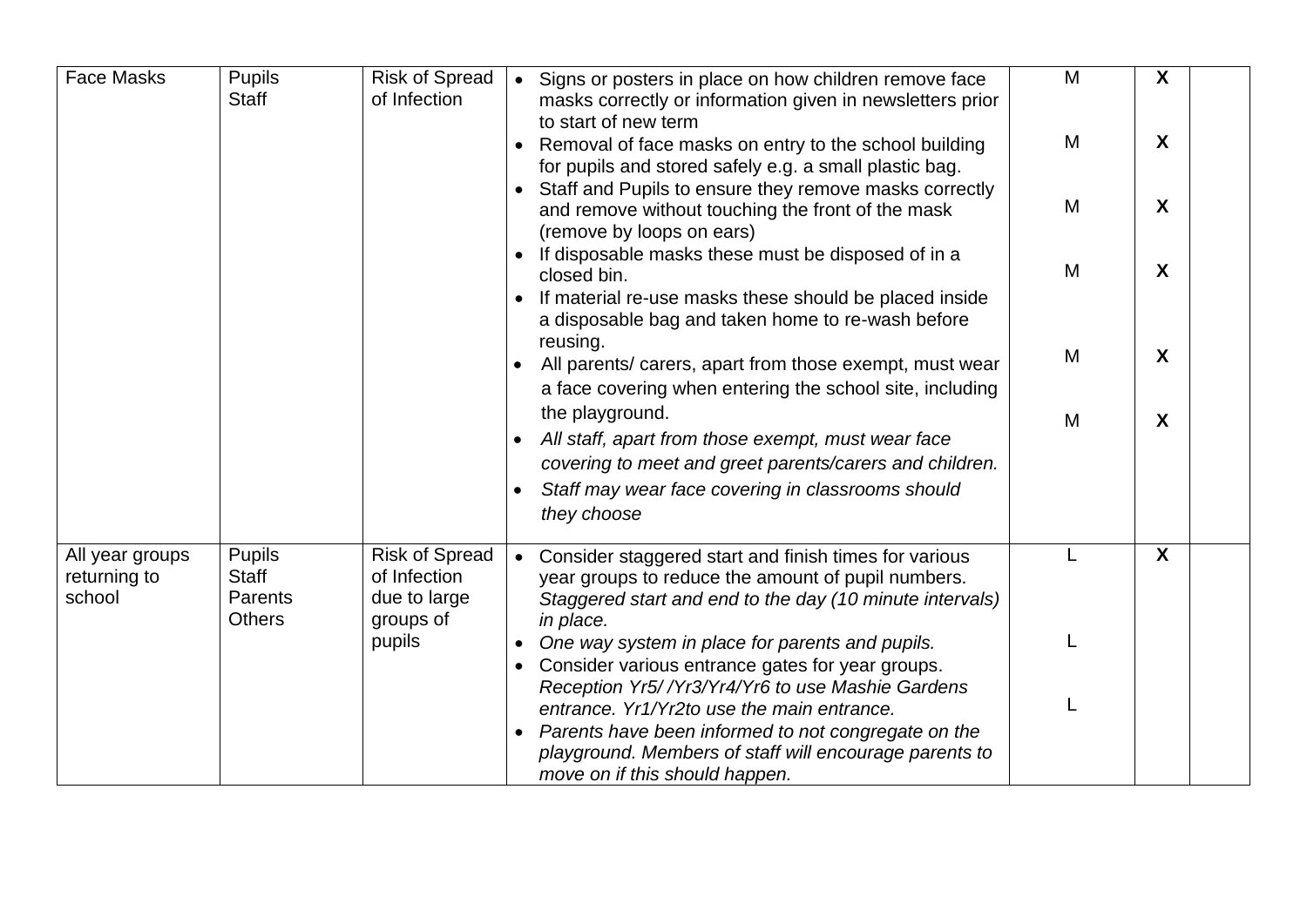| Staff receiving<br>child from Parent          | <b>Staff</b>                                   | Spread of<br>Infection due     | • Staff receiving children to remember the 2-metre rule                                                                                                                                                                                            | X      |
|-----------------------------------------------|------------------------------------------------|--------------------------------|----------------------------------------------------------------------------------------------------------------------------------------------------------------------------------------------------------------------------------------------------|--------|
|                                               |                                                | to close<br>contact            | (or 1 metre + if not viable)<br>• Staff will direct children to use the hand sanitiser and<br>proceed to their classroom (another member of staff<br>supervise pupils)                                                                             | X<br>X |
|                                               |                                                |                                | All pupils must wash their hands on arrival to school<br>Where a child is upset it is advised still trying to<br>maintain a safe distance whilst offering comfort to child.<br>Encourage child to use a tissue to wipe eyes/nose etc.<br>$\bullet$ | X      |
|                                               |                                                |                                | If contact is required, consider short contact only.<br>Wash hands after contact<br>Should a child be extremely distressed discuss                                                                                                                 | X<br>X |
|                                               |                                                |                                | alternative arrangements e.g. coming back to school<br>once child is calm<br>All staff, apart from those exempt, must wear face                                                                                                                    | X      |
|                                               |                                                |                                | covering to meet and greet parents/carers and children.                                                                                                                                                                                            |        |
| Children bringing<br>equipment into<br>school | <b>Staff</b><br><b>Pupils</b><br><b>Others</b> | Risk of spread<br>of infection | • Pupils and Parents informed to keep items brought into<br>school as a minimum. Parental guide informs parents<br>and reminders on newsletters/text message if required<br>Only lunch boxes, outdoor clothes, water bottles, bags                 | X      |
|                                               |                                                |                                | and mobile phones permitted.<br>Parents who wish their children to bring a mobile phone                                                                                                                                                            | X      |
|                                               |                                                |                                | into school must contact school with a reason. The<br>phone will be collected and kept safely in the<br>classroom.                                                                                                                                 | X      |
|                                               |                                                |                                | Pupils with a health care plan/risk assessments for<br>wetting and soiling will be allowed to bring in a change<br>of clothes.                                                                                                                     | X      |
|                                               |                                                |                                | Book bags will be collected in on a Monday and Friday<br>only to allow books to be changed.                                                                                                                                                        |        |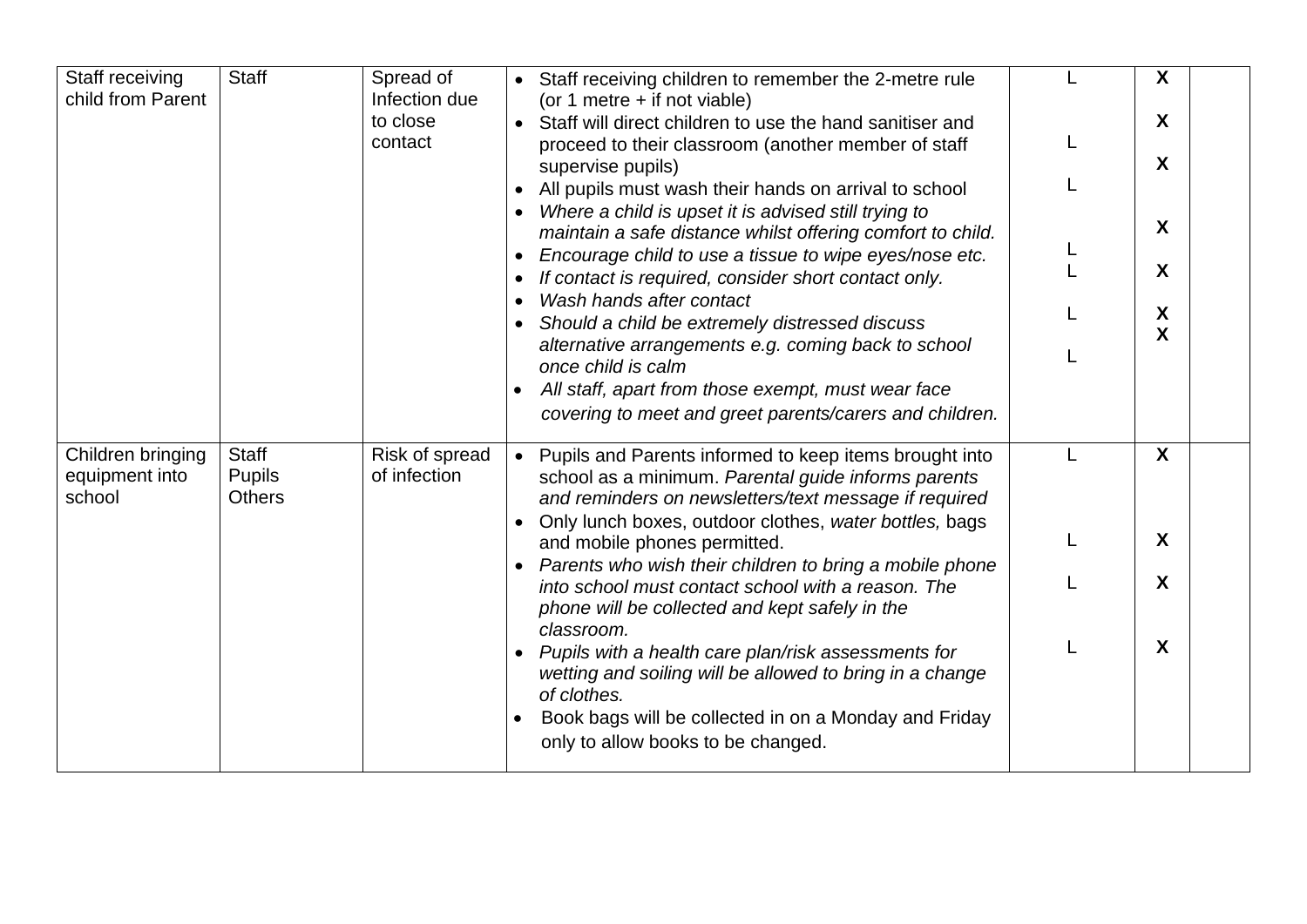| Classroom set up       | <b>Staff</b><br><b>Pupils</b> | Spread of<br>Infection due<br>to close | • The classroom must be set up where possible with all<br>desks forward facing and side to side seating. Where<br>possible avoid pupils sitting opposite each other.                                                                                                                   |   | X                         |
|------------------------|-------------------------------|----------------------------------------|----------------------------------------------------------------------------------------------------------------------------------------------------------------------------------------------------------------------------------------------------------------------------------------|---|---------------------------|
|                        |                               | contact                                | • The teacher's desk must be kept 2 metres away from<br>the children's tables/desks. Teachers desk are marked<br>with a designated area on the floor.                                                                                                                                  |   | X                         |
|                        |                               |                                        | Tissues available in each classroom for pupils to use<br>when coughing or sneezing and they must go into a bin                                                                                                                                                                         |   | X                         |
|                        |                               |                                        | after one use.<br>Classrooms will have a hand sanitiser available for<br>children to use on entering and leaving classroom.                                                                                                                                                            |   | X                         |
|                        |                               |                                        | Face visors can be worn by teachers/TAs in the<br>classroom, who may be anxious. This is in consultation<br>with the Head of School                                                                                                                                                    |   | X                         |
|                        |                               |                                        | Each classroom is provided with a cloth and spray to<br>periodically clean tables and touch points throughout<br>the day.                                                                                                                                                              |   | X                         |
| Class / Year<br>Groups | <b>Staff</b><br><b>Pupils</b> | Infection<br>Control                   | Where possible children are to be kept in their class /<br>year bubbles and not to mix with other bubbles.                                                                                                                                                                             | M | $\boldsymbol{\mathsf{X}}$ |
|                        |                               |                                        | Teachers and teaching assistants to be as consistent<br>as possible.                                                                                                                                                                                                                   | M | X                         |
|                        |                               |                                        | 1:1 interventions conducted in the classroom, where<br>possible. Where this is not possible, each classroom<br>will have a space to conduct interventions. This will be<br>cleaned and sanitised between each use.<br>Where staff have to mix, thorough cleaning of hands<br>$\bullet$ | M | X                         |
|                        |                               |                                        | will be conducted between each group/class.                                                                                                                                                                                                                                            | M | X                         |
| Classroom<br>Lessons   | <b>Staff</b><br><b>Pupils</b> | Spread of<br>Infection due             | • Teaching staff must keep that safe distance at all times<br>where possible when teaching.                                                                                                                                                                                            | L | $\boldsymbol{\mathsf{X}}$ |
|                        |                               | to close<br>contact                    | • Where children may require extra assistance a 2 metre<br>rule must try to be enforced if not viable look at a 1<br>metre rule or the staff are to only teach in their allocated<br>bubbles.                                                                                          |   | X                         |
|                        |                               |                                        |                                                                                                                                                                                                                                                                                        |   | X                         |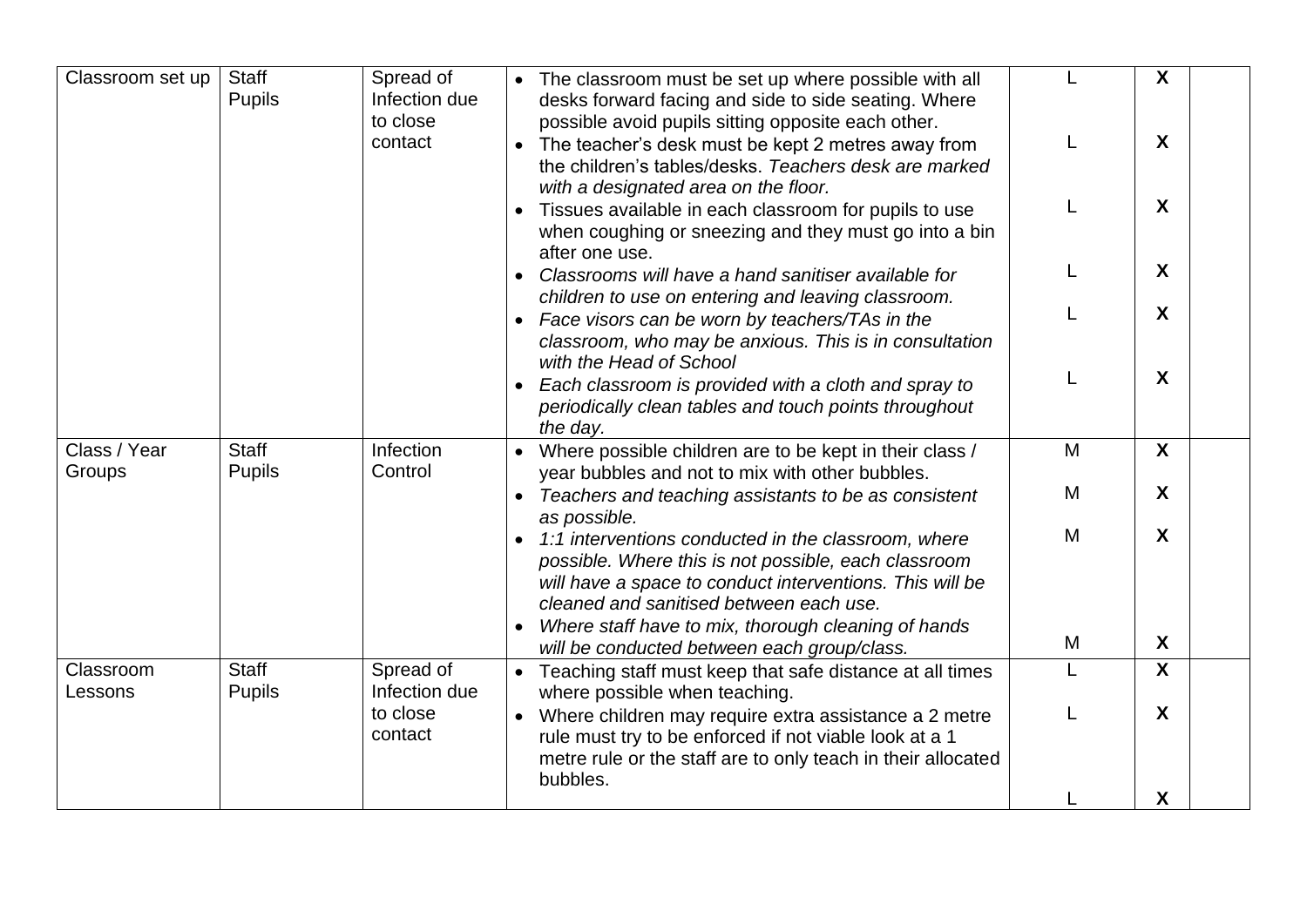|                               |                               |                      | • Pupils old enough to understand will be informed not to<br>touch staff and their peers where possible.                         |   |                  |  |
|-------------------------------|-------------------------------|----------------------|----------------------------------------------------------------------------------------------------------------------------------|---|------------------|--|
|                               |                               |                      | Staff should avoid close face to face contact and                                                                                |   | X                |  |
|                               |                               |                      | minimise time spent within 1 metre of anyone (no more<br>than 15 minutes).                                                       |   | X                |  |
|                               |                               |                      | Removal of an unnecessary furniture.                                                                                             |   |                  |  |
|                               |                               |                      | Minimise the movement around classrooms.                                                                                         | L | X                |  |
|                               |                               |                      | Where possible, children to have a designated place.<br>Where movement occurs, table and chair must be                           |   |                  |  |
|                               |                               |                      | cleaned.                                                                                                                         | L | X                |  |
|                               |                               |                      | • Risk assessments to be conducted on those pupils who<br>will find social distancing difficult.                                 |   |                  |  |
|                               |                               |                      | • Pupils should remain in their classrooms and break out<br>areas avoided where possible.                                        |   |                  |  |
|                               |                               |                      | High risk activities should not be undertaken (singing,                                                                          |   |                  |  |
|                               |                               |                      | PE with enhanced respiration, music tuition and                                                                                  |   |                  |  |
|                               |                               |                      | practise etc)                                                                                                                    |   | $\boldsymbol{X}$ |  |
| Use of school<br>resources in | <b>Staff</b><br><b>Pupils</b> | Infection<br>Control | • Where possible keep the use of resources to each<br>allocated bubble.                                                          | M |                  |  |
| individual<br>bubbles         |                               |                      | Pupils should use their own pencils and pens and not<br>share. Pupils will have their pencil cases that remain in<br>school.     | M | $\boldsymbol{X}$ |  |
|                               |                               |                      | All classroom based resources i.e. books and games<br>should be cleaned regularly along with all frequently<br>touched surfaces. | M | X                |  |
|                               |                               |                      | Reading books returned from children will be left in                                                                             |   |                  |  |
|                               |                               |                      | school for 72 hours before going out (over the<br>weekend)                                                                       |   |                  |  |
| Use of school                 | <b>Staff</b>                  | Infection            | • Shared resources between bubbles or classes should                                                                             | M | X                |  |
| resources shared              | <b>Pupils</b>                 | Control              | be cleaned frequently and meticulously and always                                                                                |   |                  |  |
| between bubbles               |                               |                      | between bubbles, or rotated to allow them to be left                                                                             |   |                  |  |
| or classes                    |                               |                      |                                                                                                                                  |   |                  |  |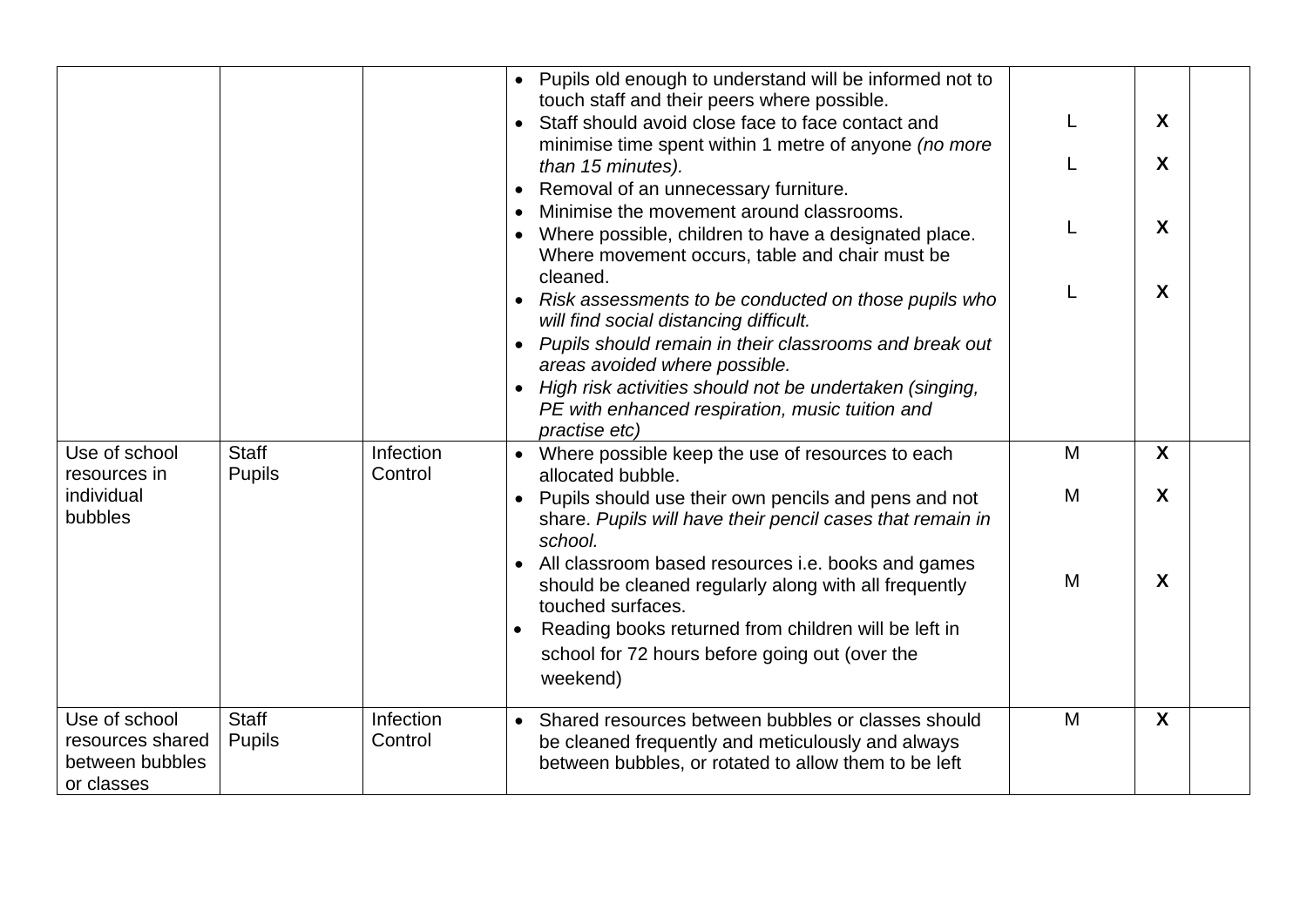|                                     |                               |                                                   | unused and out of reach for a period of 48 hours (72<br>hours for plastics) between use by different bubbles.                                                                                                                                                                                                                                                               |                       |
|-------------------------------------|-------------------------------|---------------------------------------------------|-----------------------------------------------------------------------------------------------------------------------------------------------------------------------------------------------------------------------------------------------------------------------------------------------------------------------------------------------------------------------------|-----------------------|
| Taking<br>items/resources<br>home   | <b>Staff</b><br><b>Pupils</b> | Infection<br>Control                              | Unnecessary taking home of equipment / resources<br>discouraged<br>Cleaning as above if items are taken home.<br>Book bags will be collected in on a Monday and Friday<br>only to allow books to be changed.                                                                                                                                                                | X                     |
| Assemblies<br>Collective<br>Worship | <b>Staff</b><br><b>Pupils</b> | Spread of<br>Infection due<br>to close<br>contact | • Keep assemblies / worship separate to individual<br>bubbles or if room available keep bubbles of one year<br>group separated by at least 2 metres.<br>• Assemblies/collective worship conducted virtually<br>where possible.                                                                                                                                              | X<br>X                |
| Educational<br><b>Visits</b>        | <b>Staff</b><br><b>Pupils</b> | Infection<br>Control                              | Spring term trips will not commence at present<br>$\bullet$<br>Once trips are able to commence they should include<br>any pupils with SEND connected with their preparation<br>for adulthood.<br>Make use of outdoor spaces in local areas<br>Full suitable and sufficient risk assessments to be put in<br>place for each trip                                             | $\boldsymbol{X}$      |
| <b>SEND Pupils</b>                  | <b>Staff</b><br><b>Pupils</b> | Spread of<br>Infection due<br>to close<br>contact | • Pupils who have complex needs or who need close<br>contact care, will continue as normal.<br>• A risk assessment will be required to ensure staff who<br>care for these pupils do not have any medical<br>conditions which may put them in an at risk category.                                                                                                           | $\boldsymbol{X}$<br>X |
| Attendance in<br>schools            | <b>Pupils</b>                 | Education<br>suffering                            | It is vital for all children to return to school to minimise<br>$\bullet$<br>as far as possible the longer-term impact of the<br>pandemic on children's education, wellbeing and wider<br>development.<br>Parents' duty to secure that their child attends regularly<br>at school where the child is a registered pupil at school<br>and they are of compulsory school age; | $\mathbf{x}$<br>X     |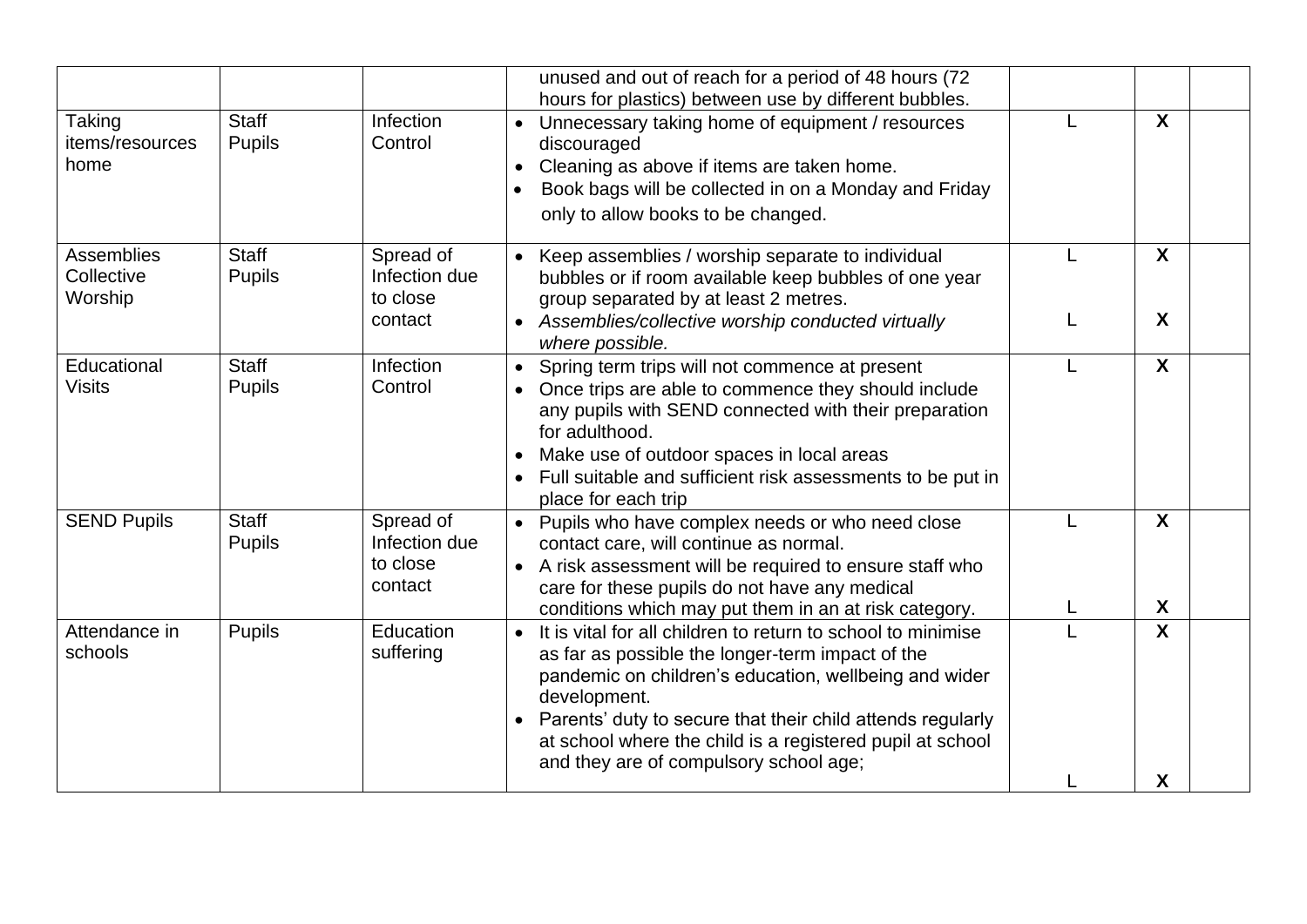|                                  |                               |                       | • Schools' responsibilities to record attendance and<br>follow up absence.<br>The availability to issue sanctions, including fixed                                   |   | X                  |  |
|----------------------------------|-------------------------------|-----------------------|----------------------------------------------------------------------------------------------------------------------------------------------------------------------|---|--------------------|--|
|                                  |                               |                       | penalty notices in line with local authorities' codes of<br>conduct.                                                                                                 |   |                    |  |
|                                  |                               |                       | Parents/carers will be fully informed of all health and<br>safety procedures in place to reduce anxiety.                                                             |   | X                  |  |
| Use of Supply<br>teachers and    | <b>Staff</b><br><b>Pupils</b> | Risk of<br>Infection  | Inform supply staff of the arrangements in place. Risk<br>$\bullet$<br>assessments will be shared with supply staff.                                                 | L | $\mathsf{X}$       |  |
| other staff                      |                               |                       | Consider using longer assignments for supply teachers<br>$\bullet$<br>and/or other staff                                                                             |   | X                  |  |
|                                  |                               |                       | Where possible minimise their movement around<br>school. Consider revised timetable changes to reduce<br>mixing if required e.g for PPA                              | M | X                  |  |
| Before and After<br>school clubs | <b>Pupils</b><br><b>Staff</b> | Infection<br>Control  | Schools should consider resuming any breakfast and<br>$\bullet$<br>after-school provision, where possible, from 8 <sup>th</sup> March                                |   | X                  |  |
|                                  |                               |                       | Where possible keep pupils in their year groups or<br>bubbles                                                                                                        | M | X                  |  |
|                                  |                               |                       | Where not possible look at consistent small groups<br>only. Set consistent groups formed in classes and each<br>class bubble remains on their own table. There is no | M | X                  |  |
|                                  |                               |                       | mixing of bubbles. When children are outside, 2m<br>distance from other bubbles is required.                                                                         | M | X                  |  |
|                                  |                               |                       | Arrange for same staff to deliver before and after care<br>provision to reduce risk.<br>Where possible staff will remain with consistent                             | M | X                  |  |
|                                  |                               |                       | bubbles.                                                                                                                                                             |   | $\pmb{\mathsf{X}}$ |  |
| <b>Music Lessons</b>             | <b>Pupils</b><br><b>Staff</b> | Singing<br>Playing an | Look at reducing risk of using particular instruments<br>and allowing large groups                                                                                   | L | $\mathsf{X}$       |  |
|                                  |                               | instrument            | If able can lessons take place outside<br>$\bullet$<br>No more than 15 pupils back to back or side to side                                                           |   | X                  |  |
|                                  |                               |                       | $\bullet$<br>No sharing of woodwind instruments                                                                                                                      |   | X.                 |  |
|                                  |                               |                       | <b>Good Ventilation required</b>                                                                                                                                     |   | <b>X</b>           |  |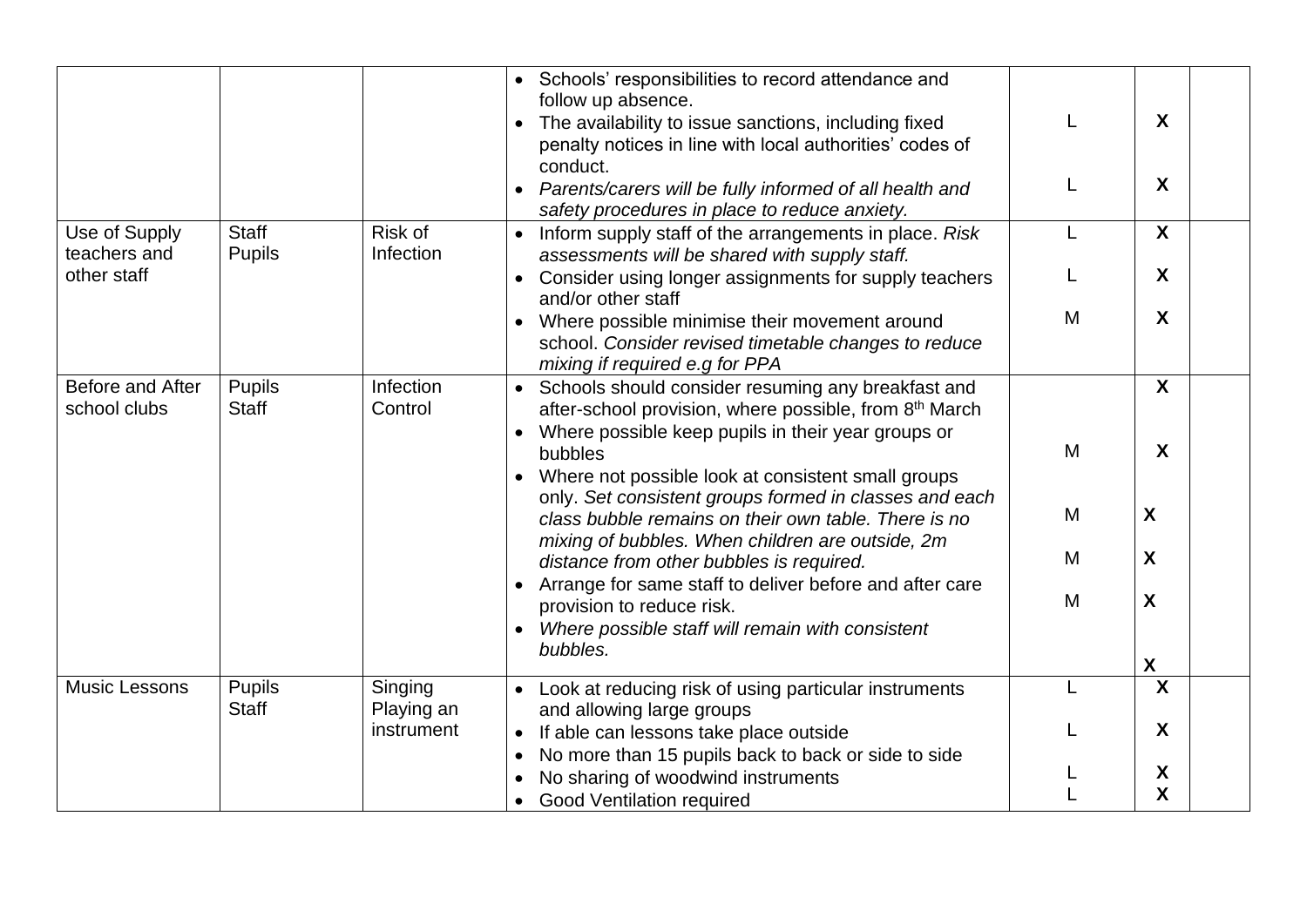|                                                              |                               |                            | Singing, wind and brass playing should not take place<br>in larger groups such as school choirs and ensembles,<br>or school assemblies.<br>Whole class music tuition paused for Spring term                  |   | X            |
|--------------------------------------------------------------|-------------------------------|----------------------------|--------------------------------------------------------------------------------------------------------------------------------------------------------------------------------------------------------------|---|--------------|
| <b>Physical Activity</b>                                     | <b>Pupils</b><br><b>Staff</b> | Infection<br>Control       | Outdoor sports where possible and contact sports<br>avoided.                                                                                                                                                 |   | X            |
|                                                              |                               |                            | Maximise distance between pupils                                                                                                                                                                             |   |              |
|                                                              |                               |                            | Equipment used must be scrupulously cleaned after<br>each use                                                                                                                                                |   | X            |
|                                                              |                               |                            | Encourage activities such as active mile.                                                                                                                                                                    |   | X            |
|                                                              |                               |                            | Indoor sports should be small groups only and social<br>distancing carried out and all equipment cleaned after<br>each group use.                                                                            |   | X            |
|                                                              |                               |                            | Where inside, activities that promote high respiratory<br>action to be avoided.                                                                                                                              |   |              |
| Children<br>requiring using<br>the toilet in<br>lesson times | Pupils<br><b>Staff</b>        | Infection<br>Control       | Inform the child of the importance of washing their<br>$\bullet$<br>hands after using the toilet and where possible on their<br>return to the classroom use the hand sanitiser on<br>entering the classroom. | M | X            |
|                                                              |                               |                            | Toilet areas cleaned on a regular and frequent basis                                                                                                                                                         | M | X            |
|                                                              |                               |                            | Staff to check on toilets for younger pupils.<br>$\bullet$                                                                                                                                                   | M | X            |
|                                                              |                               |                            | Use of toilet passes to avoid congestion<br>$\bullet$                                                                                                                                                        | M | X            |
|                                                              |                               |                            | Teachers to discuss with children the use of toilets and<br>amounts allowed in at one time.                                                                                                                  | M | X            |
|                                                              |                               |                            | Toilets limited to a number of children and posters                                                                                                                                                          |   |              |
|                                                              |                               |                            | displayed to inform children.                                                                                                                                                                                |   |              |
|                                                              |                               |                            | Posters displayed around good hygiene and how to<br>$\bullet$<br>wash hands effectively.                                                                                                                     |   |              |
| <b>Break times</b>                                           | Pupils                        | Spread of<br>Infection due | • Children informed again of the importance of social<br>distancing whilst outside.                                                                                                                          |   | $\mathsf{X}$ |
|                                                              |                               | to close                   | Staggered break times for individual bubbles or year                                                                                                                                                         |   | X            |
|                                                              |                               | contact                    | groups if space is an issue. See rotas for individual                                                                                                                                                        |   |              |
|                                                              |                               |                            | class staggered breaks.                                                                                                                                                                                      |   |              |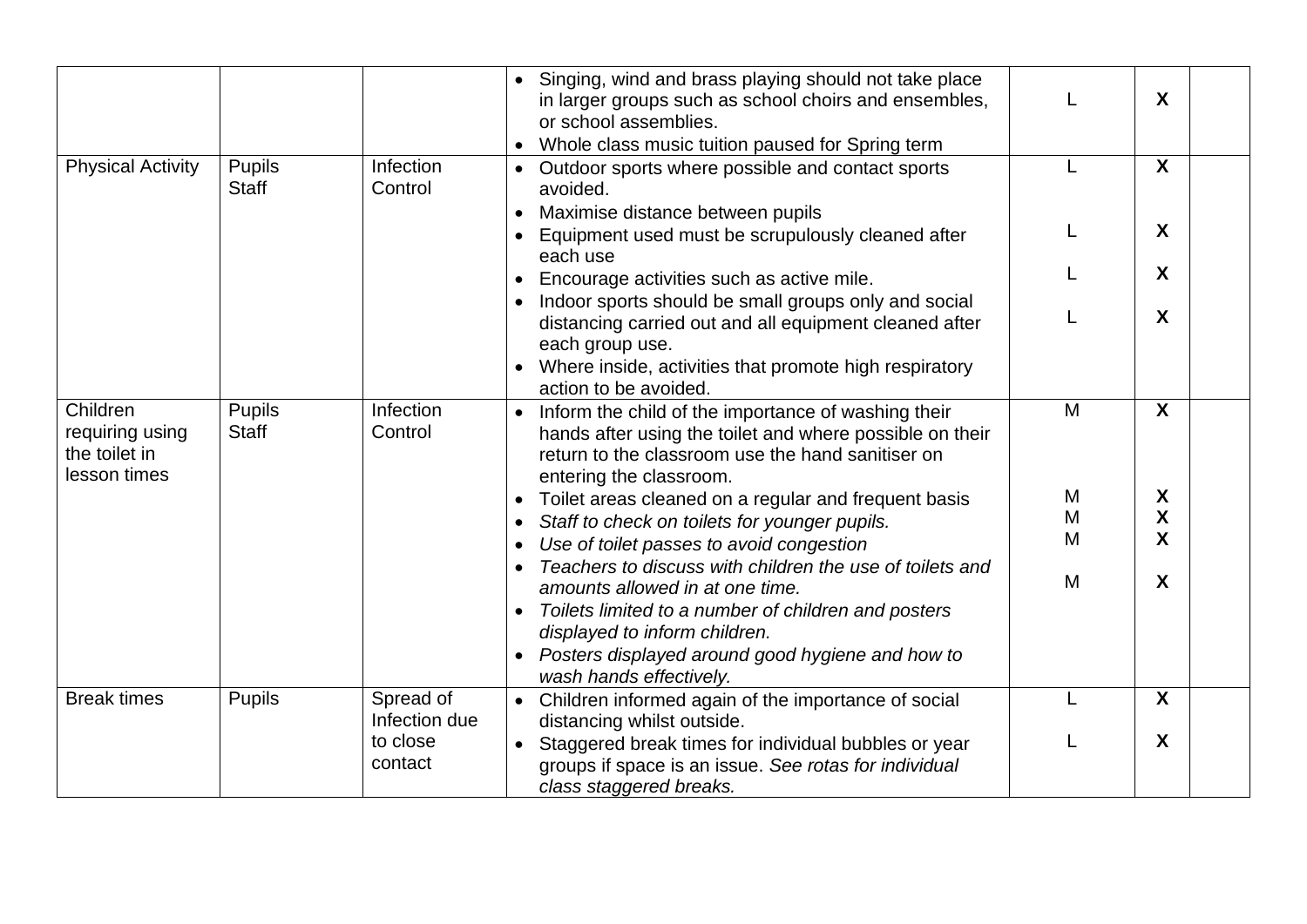|                                         |                               |                            | • Look at providing activities which can abide by the<br>social distancing rules.                               | X            |
|-----------------------------------------|-------------------------------|----------------------------|-----------------------------------------------------------------------------------------------------------------|--------------|
|                                         |                               |                            | Supervising staff must keep a 2-metre distance from<br>each other at all times where possible                   | X            |
|                                         |                               |                            | Play equipment used must be kept with the bubble and                                                            | X            |
|                                         |                               |                            | cleaned after use.                                                                                              | X            |
|                                         |                               |                            | Duties to be covered by Year group class teacher/TA                                                             | X            |
|                                         |                               |                            | Playground zoned for different year groups                                                                      |              |
| Break Times-<br><b>Staff Room</b>       | <b>Staff</b>                  | Spread of<br>Infection due | • Minimise the use of staff rooms where possible or a<br>rota system in place if no other available rooms.      | $\mathsf{X}$ |
|                                         |                               | to close<br>contact        | • The staffroom is taken out of use for socialising and<br>staff eat in other designated areas or stay in their | X            |
|                                         |                               |                            | bubbles.                                                                                                        | X            |
|                                         |                               |                            | Staff must sit at least 2 metres apart from each other                                                          | X            |
|                                         |                               |                            | Staff must make their own drinks/food and wash and                                                              |              |
|                                         |                               |                            | dry their own cups and other crockery and utensils.                                                             | X            |
|                                         |                               |                            | The Community room can also be used for staff break                                                             | X            |
|                                         |                               |                            | times.                                                                                                          | X            |
|                                         |                               |                            | Staff must be able to heat food and make a warm drink                                                           |              |
|                                         |                               |                            | Staff informed of maximum number allowed at one time                                                            |              |
|                                         |                               |                            | (1).                                                                                                            |              |
|                                         |                               |                            | • All inward facing seats will be out of use.                                                                   |              |
| <b>Break Times</b><br><b>Classrooms</b> | <b>Staff</b><br><b>Pupils</b> | Spread of<br>Infection due | • Whilst children are on breaks clean tables and door<br>handles with a disinfectant or disinfectant spray.     | X            |
|                                         |                               | to close<br>contact        | • Wear gloves whilst carrying out this task and wash<br>hands after cleaning.                                   | X            |
|                                         |                               |                            | Dispose of all cloths in a closed bin and empty on a<br>regular basis.                                          | X            |
| Lunch breaks                            | Staff                         | Spread of                  | • Rota system in place for children to eat a hot meal /                                                         | $\mathsf{X}$ |
|                                         | <b>Pupils</b>                 | Infection due              | sandwiches                                                                                                      |              |
|                                         |                               | to close<br>contact        | • Children to eat lunches in their classroom. Reception<br>class use the hall for lunches.                      | X            |
|                                         |                               |                            |                                                                                                                 | X            |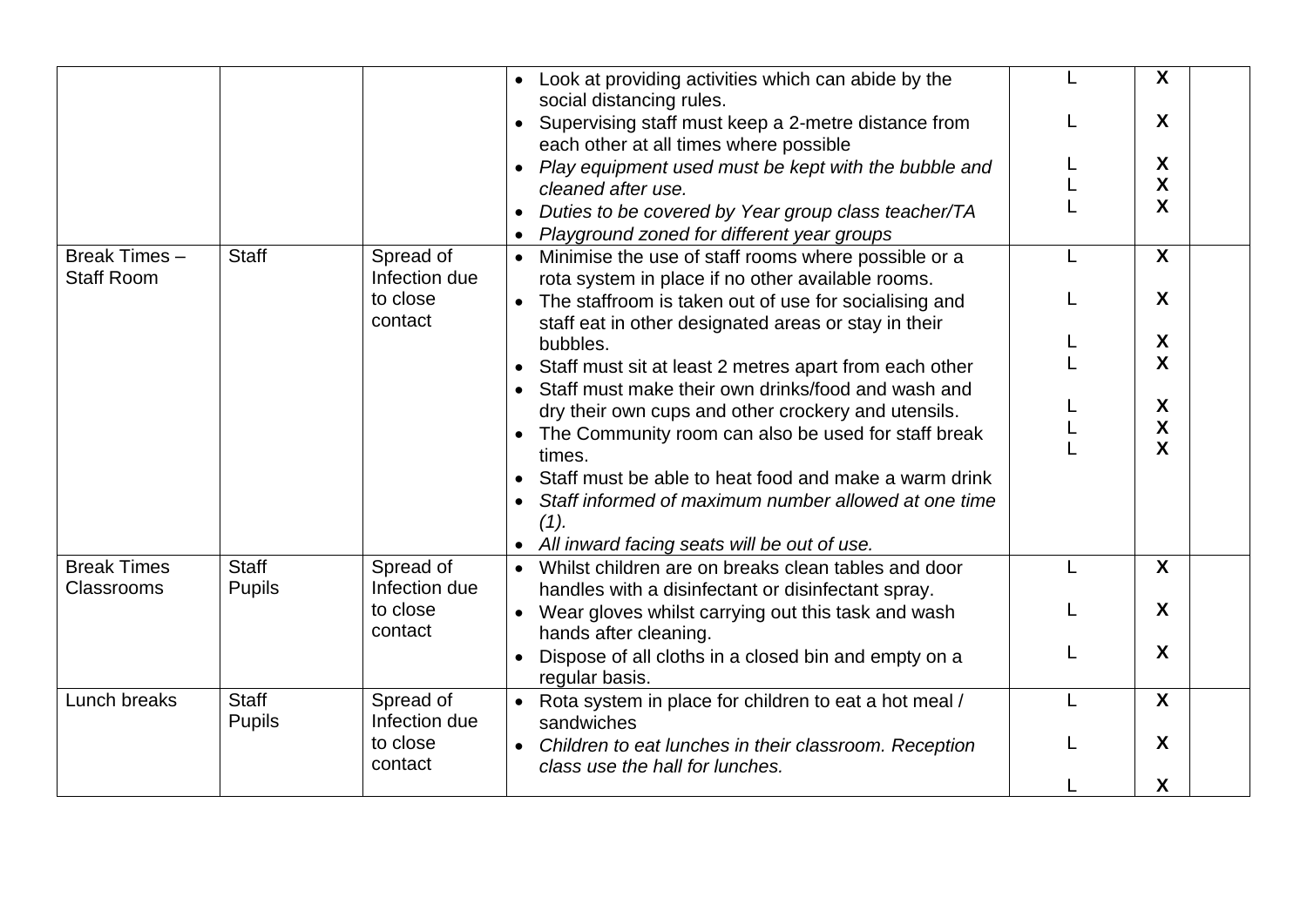|                                 |                               |                                                   | • Where possible encourage children, who are<br>sandwiches only to eat outside (older children) or use of<br>a designated area.<br>This may be year groups and where possible keeping<br>the bubbles apart as much as possible<br>Tables and chairs to be cleaned once children have<br>finished eating<br>Lunchtime staff and kitchen staff to maintain social<br>distancing where possible from children.<br>Each class will have their own lunchtime supervisor and<br>mixing will be reduced, where possible |        | X<br>X<br>X<br>X |
|---------------------------------|-------------------------------|---------------------------------------------------|------------------------------------------------------------------------------------------------------------------------------------------------------------------------------------------------------------------------------------------------------------------------------------------------------------------------------------------------------------------------------------------------------------------------------------------------------------------------------------------------------------------|--------|------------------|
| First Aid - minor<br>treatment  | <b>Staff</b><br><b>Pupils</b> | Spread of<br>Infection due<br>to close<br>contact | • Where minor first aid treatment is required First Aiders<br>must ensure they wear gloves and a face covering if<br>prolonged face to face contact when dealing with<br>injuries.<br>• Where possible (age and maturity of child) ask them to                                                                                                                                                                                                                                                                   | M<br>M | X<br>X           |
|                                 |                               |                                                   | wipe away any blood or hold cold compresses etc.<br>Ensure records of injury and treatment are recorded<br>and who administered first aid treatment.<br>Always wash hands after contact<br>$\bullet$                                                                                                                                                                                                                                                                                                             | M      | X                |
|                                 |                               |                                                   | PPE boxes are available in the school office.<br>Classroom to hold basic first aid e.g plasters/gloves<br>face mask.                                                                                                                                                                                                                                                                                                                                                                                             | M      | X                |
|                                 |                               |                                                   | Anything used for First Aid treatment must be double<br>bagged and stored securely following guidelines<br>Those staff that have individual risk assessments may<br>be asked not to conduct First Aid.                                                                                                                                                                                                                                                                                                           | M      | X                |
| First Aid - Life<br>threatening | <b>Staff</b><br><b>Pupils</b> | Spread of<br>Infection due                        | • In the event of a serious injury or incident call 999<br>immediately.                                                                                                                                                                                                                                                                                                                                                                                                                                          |        | $\mathbf{X}$     |
|                                 |                               | to close<br>contact                               | Wear face covering and gloves when in close contact or<br>dealing with bodily fluids<br><b>ADULTS</b>                                                                                                                                                                                                                                                                                                                                                                                                            |        | X                |
|                                 |                               |                                                   |                                                                                                                                                                                                                                                                                                                                                                                                                                                                                                                  | M      | X                |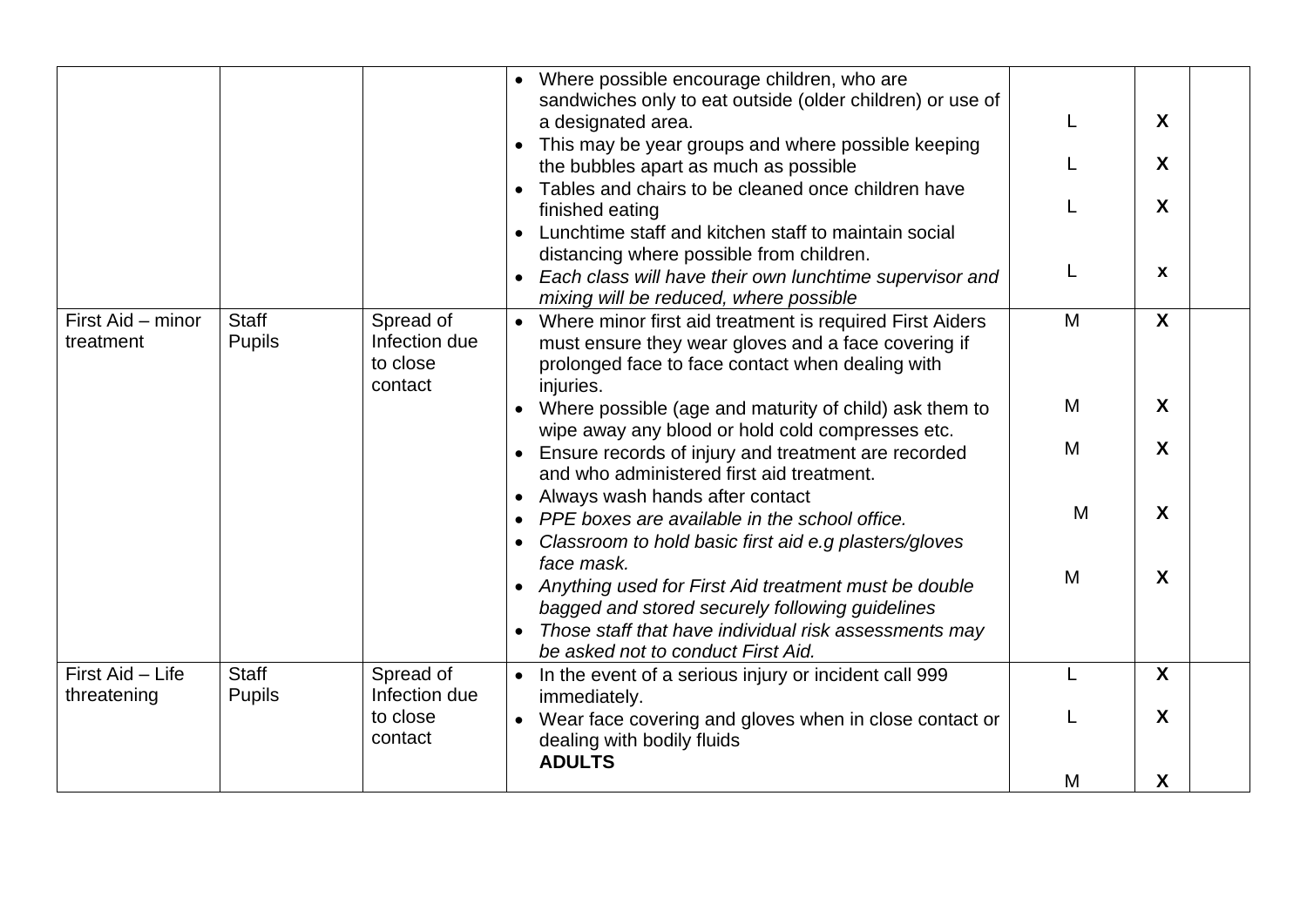|                           |                                                |                                 | In the event of CPR being required it is advised only<br>chest compressions are given if you believe the person<br>may be infected or you choose not to want to give<br>mouth to mouth cover their mouth with a cloth.<br>Use of a defib if available.<br>• Always wash hands after contact<br><b>CHILDREN</b><br>In the event of CPR being required it is advised where<br>possible to continue with the 5 rescue breaths and then<br>chest compressions.<br>Use of a defib if available.<br>Always wash hands after contact | M                | X<br>X<br>X<br>X |
|---------------------------|------------------------------------------------|---------------------------------|-------------------------------------------------------------------------------------------------------------------------------------------------------------------------------------------------------------------------------------------------------------------------------------------------------------------------------------------------------------------------------------------------------------------------------------------------------------------------------------------------------------------------------|------------------|------------------|
| First Aid &<br>Medication | <b>Staff</b><br><b>Pupils</b><br><b>Others</b> | <b>First Aid</b><br>Procedures  | • First Aiders must always wear gloves when<br>administering first aid procedures.<br>It is advisable a face covering is worn if having to<br>$\bullet$<br>deliver close contact first aid. (always refer to up to date<br>information from Gov.UK)<br>Any dressings used to be double bagged.<br>Where any medications are administered try and<br>encourage the pupils to self-administer or consider                                                                                                                       | M<br>M<br>M<br>M | X<br>X<br>X<br>X |
| <b>Intimate Care</b>      | <b>Staff</b>                                   | Lack of<br>Infection<br>Control | wearing a face covering (always refer to up to date<br>information from Gov.UK)<br>• When staff are carrying out any intimate care they<br>must: (as per their usual requirements)<br>Wear gloves<br>$\bullet$<br>Wear an apron<br>Wear a mask<br>Nappies, wipes etc. must be double bagged and placed<br>into a bin (preferably a closed bin)                                                                                                                                                                                |                  | X<br>X           |
|                           |                                                |                                 | • Soiled clothes to be double bagged and given to<br>Parents on collection of child.<br>Staff must wash their hands once gloves and masks<br>are removed                                                                                                                                                                                                                                                                                                                                                                      |                  | X<br>X           |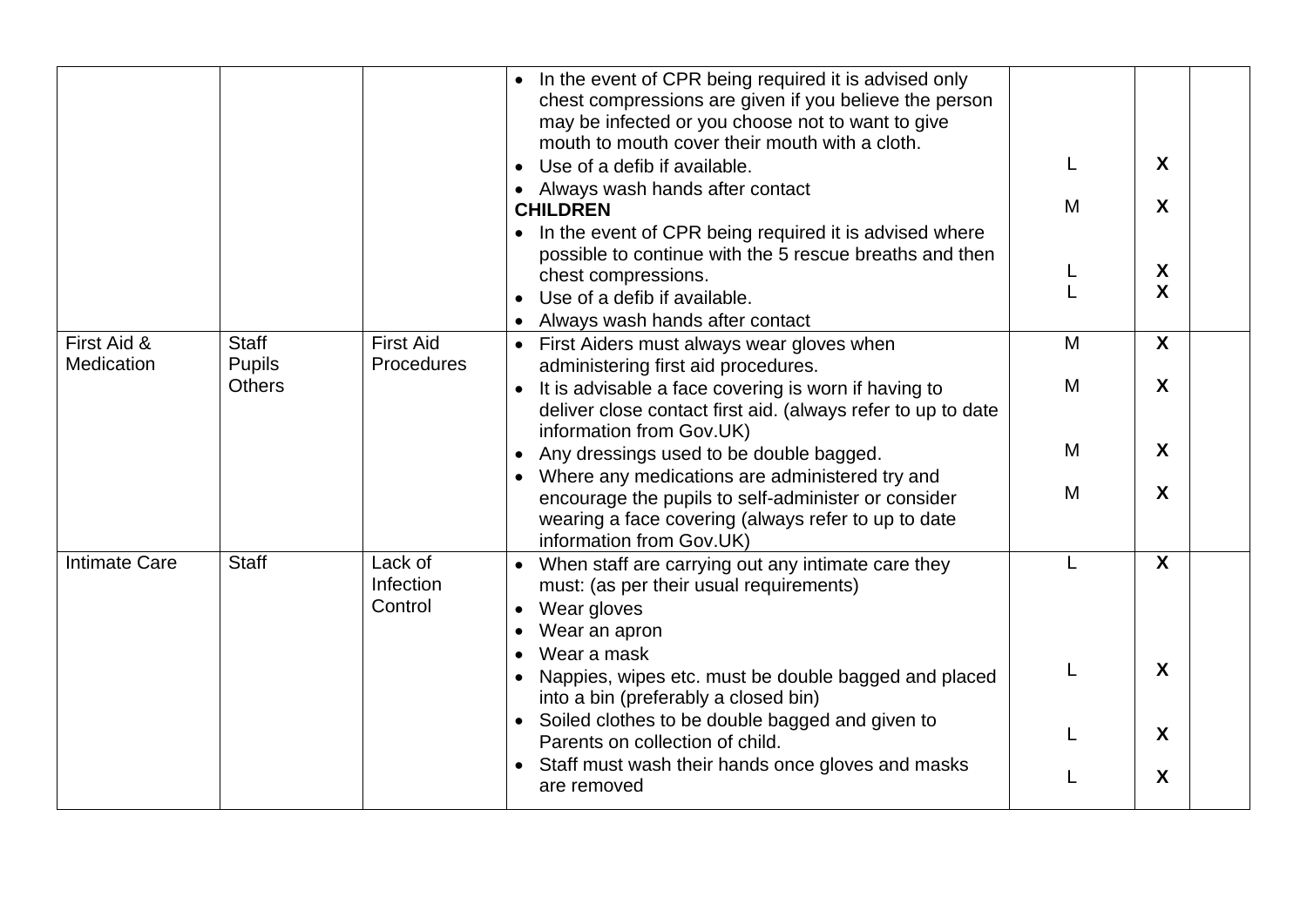|                              |               |                            | • A poster to be displayed of instructions which must be<br>followed.                                                                                                                                                                                                                                                                                                                                                  |   | X                         |
|------------------------------|---------------|----------------------------|------------------------------------------------------------------------------------------------------------------------------------------------------------------------------------------------------------------------------------------------------------------------------------------------------------------------------------------------------------------------------------------------------------------------|---|---------------------------|
|                              |               |                            | Record all intimate care carried out. Folder available in<br><b>School Business Manager Office</b>                                                                                                                                                                                                                                                                                                                     |   | X                         |
|                              |               |                            | Two adults will be required to clean/change a pupil<br>$\bullet$                                                                                                                                                                                                                                                                                                                                                       |   | X                         |
|                              |               |                            | Where a pupil refuses to let an adult check if they have<br>wet/soiled themselves, parents will be called to check<br>child to ensure emotional wellbeing                                                                                                                                                                                                                                                              |   |                           |
|                              |               |                            | Parents/carers may be called if soiling needs a<br>$\bullet$                                                                                                                                                                                                                                                                                                                                                           | L | X                         |
|                              |               |                            | thorough clean- i.e shower.                                                                                                                                                                                                                                                                                                                                                                                            |   |                           |
| Children who are<br>upset    | <b>Staff</b>  | Spread of<br>Infection due | • Where a child is upset it is advised still trying to<br>maintain a safe distance whilst offering comfort to child.                                                                                                                                                                                                                                                                                                   | L | X                         |
|                              |               | to close                   | Encourage child to use a tissue to wipe eyes/nose etc.<br>$\bullet$                                                                                                                                                                                                                                                                                                                                                    |   | X                         |
|                              |               | contact                    | If contact is required, consider short contact only.                                                                                                                                                                                                                                                                                                                                                                   |   | X                         |
|                              |               |                            | Wash hands after contact                                                                                                                                                                                                                                                                                                                                                                                               |   | X                         |
|                              |               |                            | Should a child be extremely distressed discuss<br>alternative arrangements e.g coming back to school<br>once child is calm                                                                                                                                                                                                                                                                                             |   | X                         |
| Children with                | <b>Staff</b>  | Spread of                  | Where possible allow the child to vent their frustrations<br>$\bullet$                                                                                                                                                                                                                                                                                                                                                 |   | $\boldsymbol{\mathsf{X}}$ |
| behavioural<br><b>issues</b> |               | Infection due<br>to close  | • Where possible allow child to be in a room on their own<br>or outside                                                                                                                                                                                                                                                                                                                                                |   | X                         |
|                              |               | contact                    | If team teach techniques are required, and there is a<br>risk of spitting it may be advisable advised to wear a<br>face coverings.                                                                                                                                                                                                                                                                                     |   | X                         |
|                              |               |                            | Risk assessments will be conducted.                                                                                                                                                                                                                                                                                                                                                                                    |   | X                         |
| Pupils who are<br>shielding  | <b>Pupils</b> | Risk of<br>infection       | A small number of pupils will still be unable to attend in<br>$\bullet$<br>line with public health advice because they are self-<br>isolating and have had symptoms or a positive test<br>result themselves; or because they are a close contact<br>of someone who has coronavirus (COVID-19)<br>If rates of the disease rise in local areas, children (or<br>family members) from that area, and that area only, will | M | $\boldsymbol{\mathsf{X}}$ |
|                              |               |                            | be advised to shield during the period where rates                                                                                                                                                                                                                                                                                                                                                                     | M | X                         |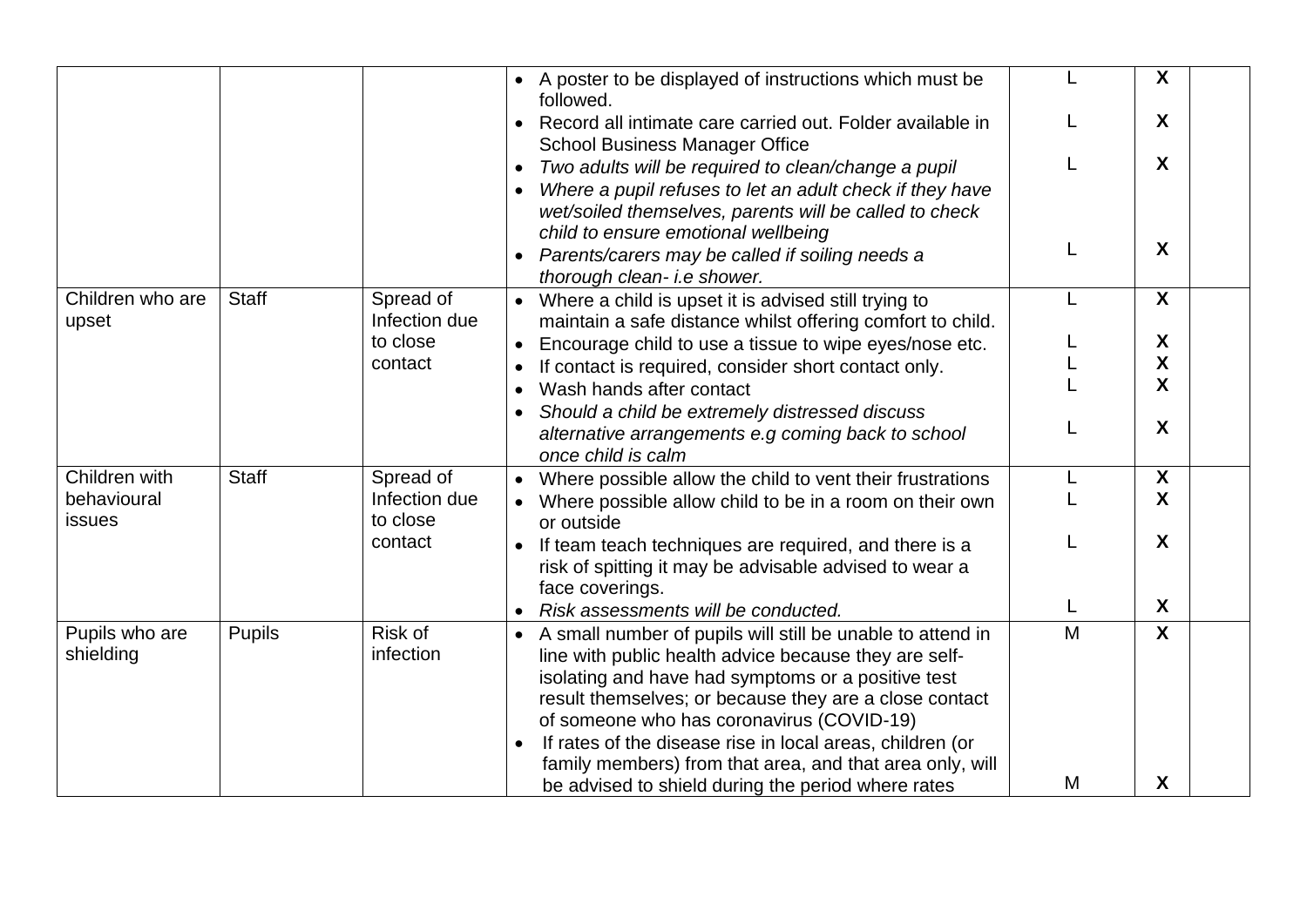| generally remain under the care of a specialist health<br>professional may need to discuss their care with their<br>health professional before returning to school (usually<br>at their next planned clinical appointment). You can find<br>more advice from the Royal College of Paediatrics and                                                                                                                      |                   |                                   |
|------------------------------------------------------------------------------------------------------------------------------------------------------------------------------------------------------------------------------------------------------------------------------------------------------------------------------------------------------------------------------------------------------------------------|-------------------|-----------------------------------|
| Where a pupil is unable to attend school because they<br>are complying with clinical and/or public health advice,<br>we expect schools to be able to immediately offer them<br>M<br>engagement with this activity (as set out in the section<br>Where children are not able to attend school as parents                                                                                                                | $\mathbf{X}$      |                                   |
|                                                                                                                                                                                                                                                                                                                                                                                                                        |                   |                                   |
| M<br>advises those who can work from home to do so. We<br>working, for example some administrative roles, school<br>Those staff who are extremely clinically vulnerable are<br>M<br>to work from home (Tier 4 Restrictions). Regular check-<br>ins for welfare are conducted and equipment needed to<br>be able to work from home safely has been addressed.<br>Where schools apply the full measures in this guidance | $\mathsf{X}$<br>X |                                   |
| including those who are extremely clinically vulnerable                                                                                                                                                                                                                                                                                                                                                                | M                 | $\mathbf{X}$<br>M<br>$\mathsf{X}$ |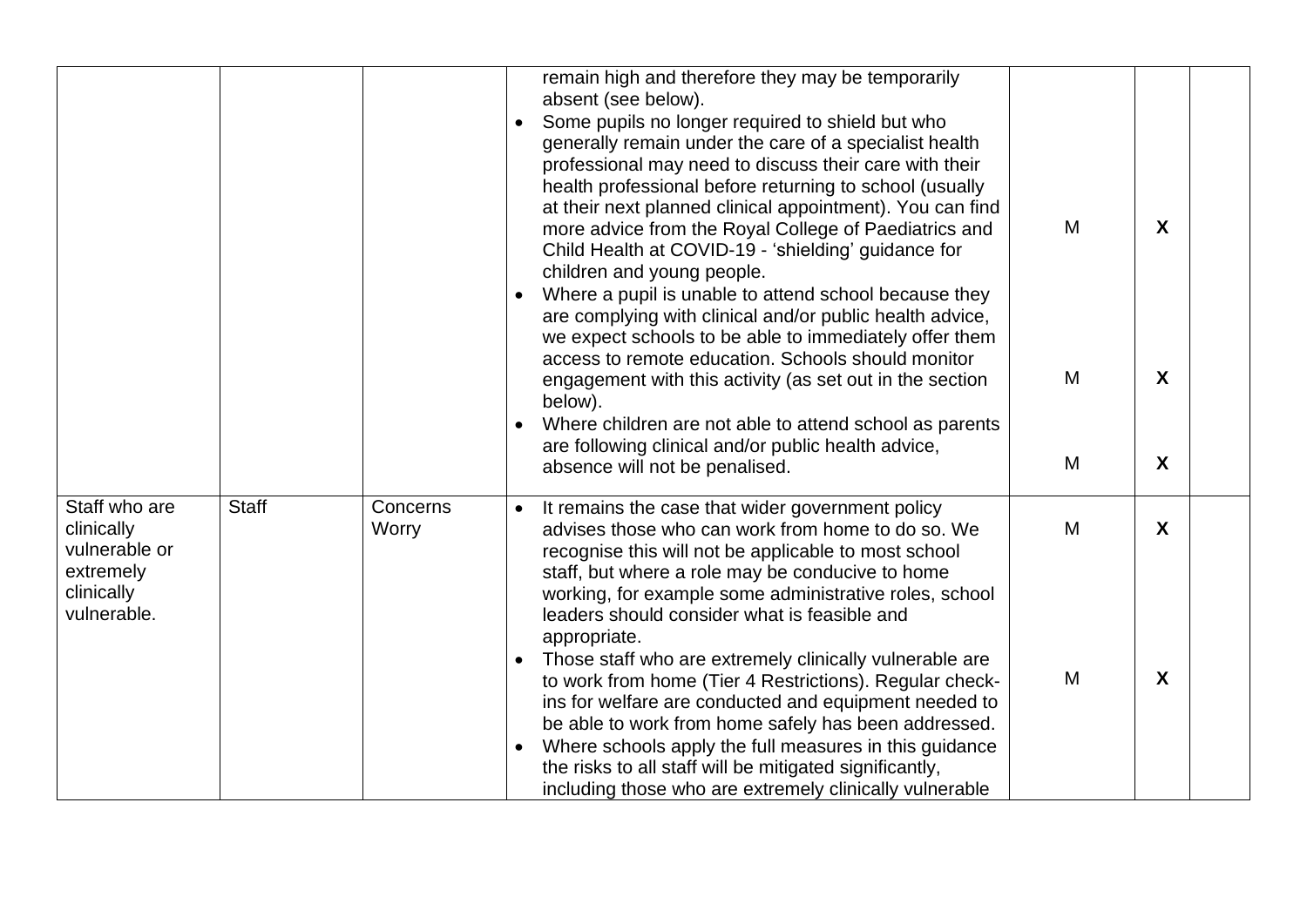|                                                                     |              |                                          | and clinically vulnerable. We expect this will allow most<br>staff to return to the workplace, although we advise<br>those in the most at risk categories to take particular<br>care while community transmission rates continue to<br>fall.                                                                                                       | M | $\boldsymbol{X}$ |  |
|---------------------------------------------------------------------|--------------|------------------------------------------|----------------------------------------------------------------------------------------------------------------------------------------------------------------------------------------------------------------------------------------------------------------------------------------------------------------------------------------------------|---|------------------|--|
|                                                                     |              |                                          | Advice for those who are clinically-vulnerable, including<br>pregnant women, is available.<br>Individuals who were considered to be clinically<br>extremely vulnerable and received a letter advising<br>them to shield are now advised that they can return to<br>work from 1 August as long as they maintain social                              | M | $\boldsymbol{X}$ |  |
|                                                                     |              |                                          | distancing. Advice for those who are extremely<br>clinically vulnerable can be found in the guidance on<br>shielding and protecting people who are clinically<br>extremely vulnerable from COVID-19.                                                                                                                                               | M | $\boldsymbol{X}$ |  |
|                                                                     |              |                                          | School leaders should be flexible in how those<br>members of staff are deployed to enable them to work<br>remotely where possible or in roles in school where it is<br>possible to maintain social distancing.<br>People who live with those who are clinically extremely<br>vulnerable or clinically vulnerable can attend the<br>workplace.      | M | $\boldsymbol{X}$ |  |
| <b>Pregnant Staff</b>                                               | <b>Staff</b> | Concerns<br>Worry                        | As a general principle, pregnant women are in the<br>'clinically vulnerable' category and are advised to<br>follow the relevant guidance available for clinically-<br>vulnerable people.                                                                                                                                                           | L | $\boldsymbol{X}$ |  |
|                                                                     |              |                                          | Expectant mothers risk assessments must be carried<br>out and risk control measures put in place.                                                                                                                                                                                                                                                  |   | $\boldsymbol{X}$ |  |
| Staff who may<br>otherwise be at<br>increased risk<br>from COVID 19 | <b>Staff</b> | Concerns<br>Worry<br>COVID <sub>19</sub> | Some people with particular characteristics may be at<br>comparatively increased risk from coronavirus (COVID-<br>19), as set out in the COVID-19: review of disparities in<br>risks and outcomes report. The reasons are complex<br>and there is ongoing research to understand and<br>translate these findings for individuals in the future. If |   | $\boldsymbol{X}$ |  |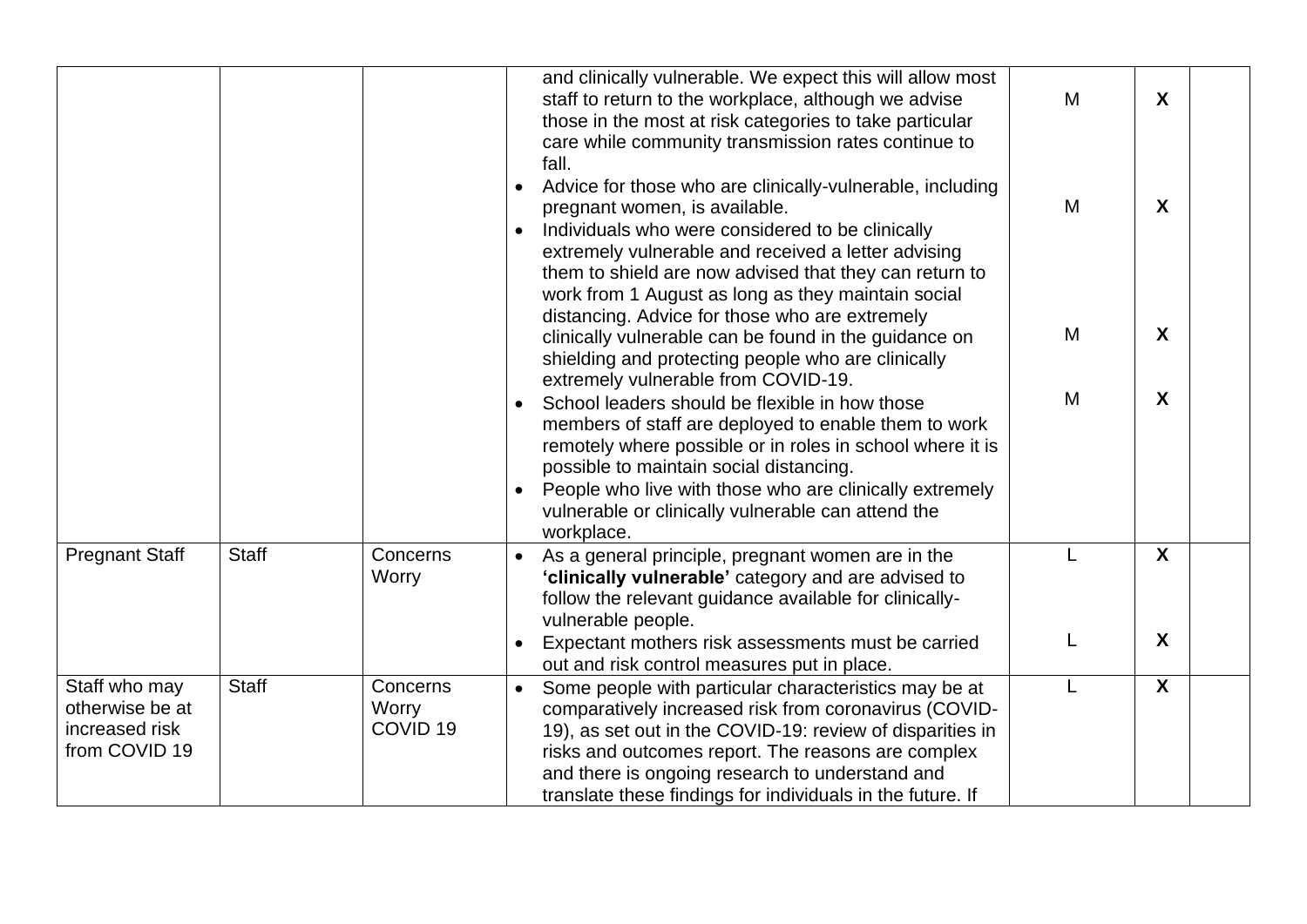|                                                          |               |                      | people with significant risk factors are concerned, we<br>recommend schools discuss their concerns and explain<br>the measures the school is putting in place to reduce<br>risks. School leaders should try as far as practically<br>possible to accommodate additional measures where<br>appropriate.<br>People who live with those who have comparatively<br>increased risk from coronavirus (COVID-19) can attend<br>the workplace. |              | X                |  |
|----------------------------------------------------------|---------------|----------------------|----------------------------------------------------------------------------------------------------------------------------------------------------------------------------------------------------------------------------------------------------------------------------------------------------------------------------------------------------------------------------------------------------------------------------------------|--------------|------------------|--|
| <b>Families anxious</b><br>returning pupils<br>to school | <b>Pupils</b> | Concerns<br>Worry    | Schools should bear in mind the potential concerns of<br>$\bullet$<br>pupils, parents and households who may be reluctant<br>or anxious about returning and put the right support in<br>place to address this.                                                                                                                                                                                                                         |              |                  |  |
|                                                          |               |                      | • Arrange telephone, Zoom. Or face to face meetings<br>with Parents                                                                                                                                                                                                                                                                                                                                                                    |              | X                |  |
|                                                          |               |                      | Provide reassurance                                                                                                                                                                                                                                                                                                                                                                                                                    |              | X                |  |
|                                                          |               |                      | Make it clear it is compulsory school age children<br>attend school unless a statutory reason applies.                                                                                                                                                                                                                                                                                                                                 | L            | X                |  |
| Use of Outdoor<br><b>Play Equipment</b>                  | Pupils        | Risk of<br>Infection | • Ensure all fixed outdoor play equipment and other<br>equipment has been inspected and tested prior to<br>pupils using.<br>Social distancing to continue to be maintained where                                                                                                                                                                                                                                                       |              | $\boldsymbol{X}$ |  |
|                                                          |               |                      | possible if this is not possible ensure separate bubbles<br>use equipment one bubble at a time.                                                                                                                                                                                                                                                                                                                                        | L            | X                |  |
|                                                          |               |                      | Limit the number of users on the equipment at any one<br>time.<br>Sanitise frequently touch point areas:<br>playground equipment for children, usually up to age<br>14, such as slides monkey bars and climbing frames<br>semi enclosed playhouses or huts for small children<br>enclosed crawl through 'tunnels' or tube slides<br>exercise bars and machine handles on outdoor gym<br>equipment                                      | $\mathbf{I}$ | $\boldsymbol{X}$ |  |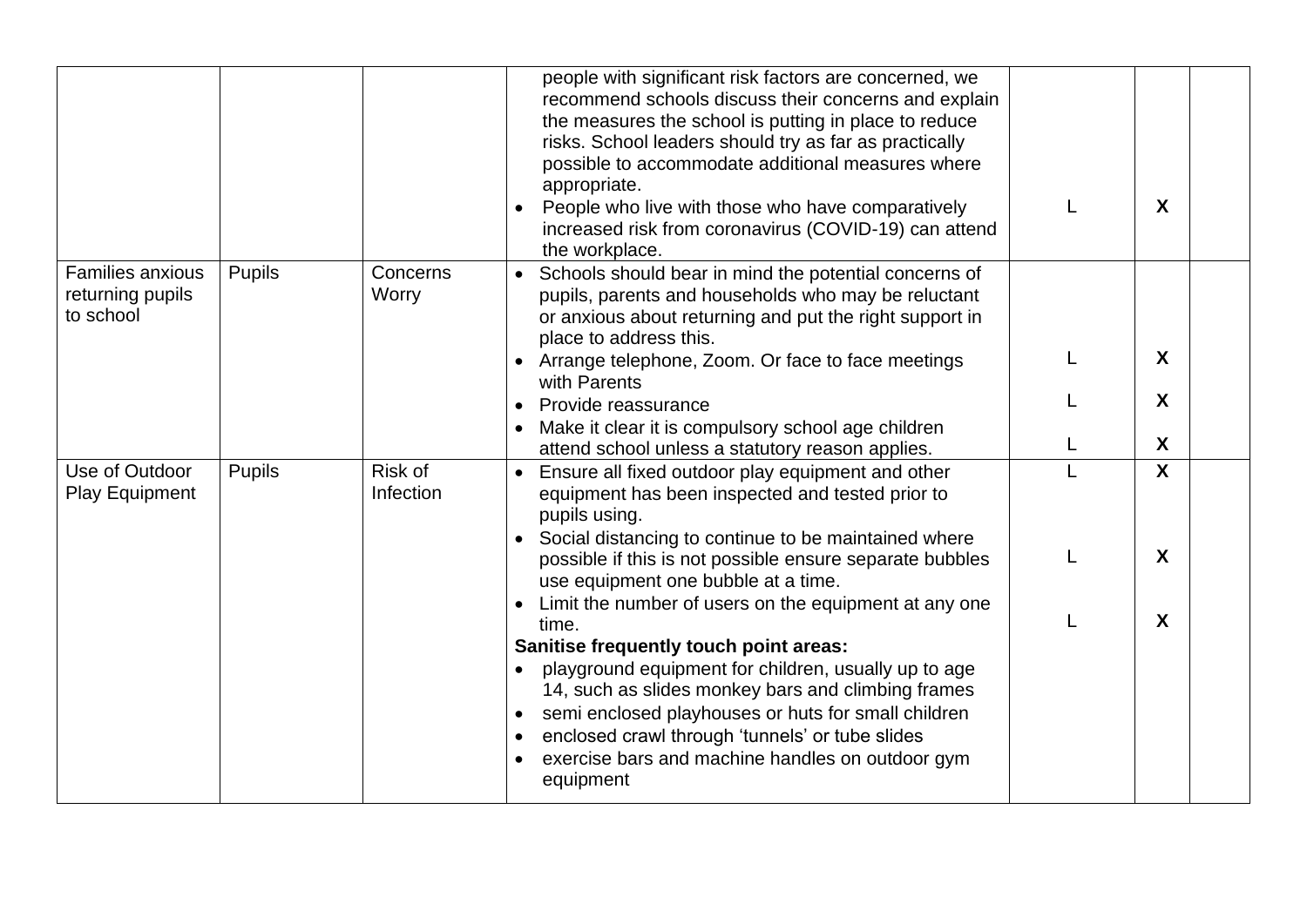|  | entry and exit points such as gates<br>$\bullet$                   |   |
|--|--------------------------------------------------------------------|---|
|  | seating areas such as benches and picnic tables<br>$\bullet$       |   |
|  | refuse areas/bins                                                  | X |
|  | Equipment to be sanitised between each bubble use                  |   |
|  | where possible.                                                    |   |
|  | Pupils to clean / sanitise hands prior to use and after            | X |
|  | use.                                                               |   |
|  | • Remind pupils not to put hands near mouth or nose.               | X |
|  | No food or drink to be consumed when using any                     |   |
|  | outdoor equipment.                                                 | X |
|  | <b>Signs informing Parents</b>                                     |   |
|  | Signs to be displayed informing Parents to keep their              | X |
|  | children off the equipment and it is for supervised use            |   |
|  | only for pupils when in school.                                    |   |
|  | <b>Pupils with Additional Needs</b>                                |   |
|  | May require frequent reminders about rules of                      |   |
|  | behaviour, especially if having to wait for use of                 | X |
|  | equipment.                                                         |   |
|  | Children with physical and sensory disabilities may                |   |
|  | need assistance with moving from one place to the                  |   |
|  | next                                                               | X |
|  | <b>Keeping Staff Safe</b>                                          |   |
|  | Ensure staff only supervise their pupil bubbles                    |   |
|  | Staff to have a supply of sanitising equipment and if<br>$\bullet$ | X |
|  | required PPE                                                       |   |
|  | -Climbing frames are currently out of use.                         | X |
|  | -Parents informed that climbing equipment is out of use.           |   |
|  | Staff to support reminders before and end of the school            |   |
|  | day.                                                               |   |
|  | -Tape to be refreshed on trim trails on playground.                |   |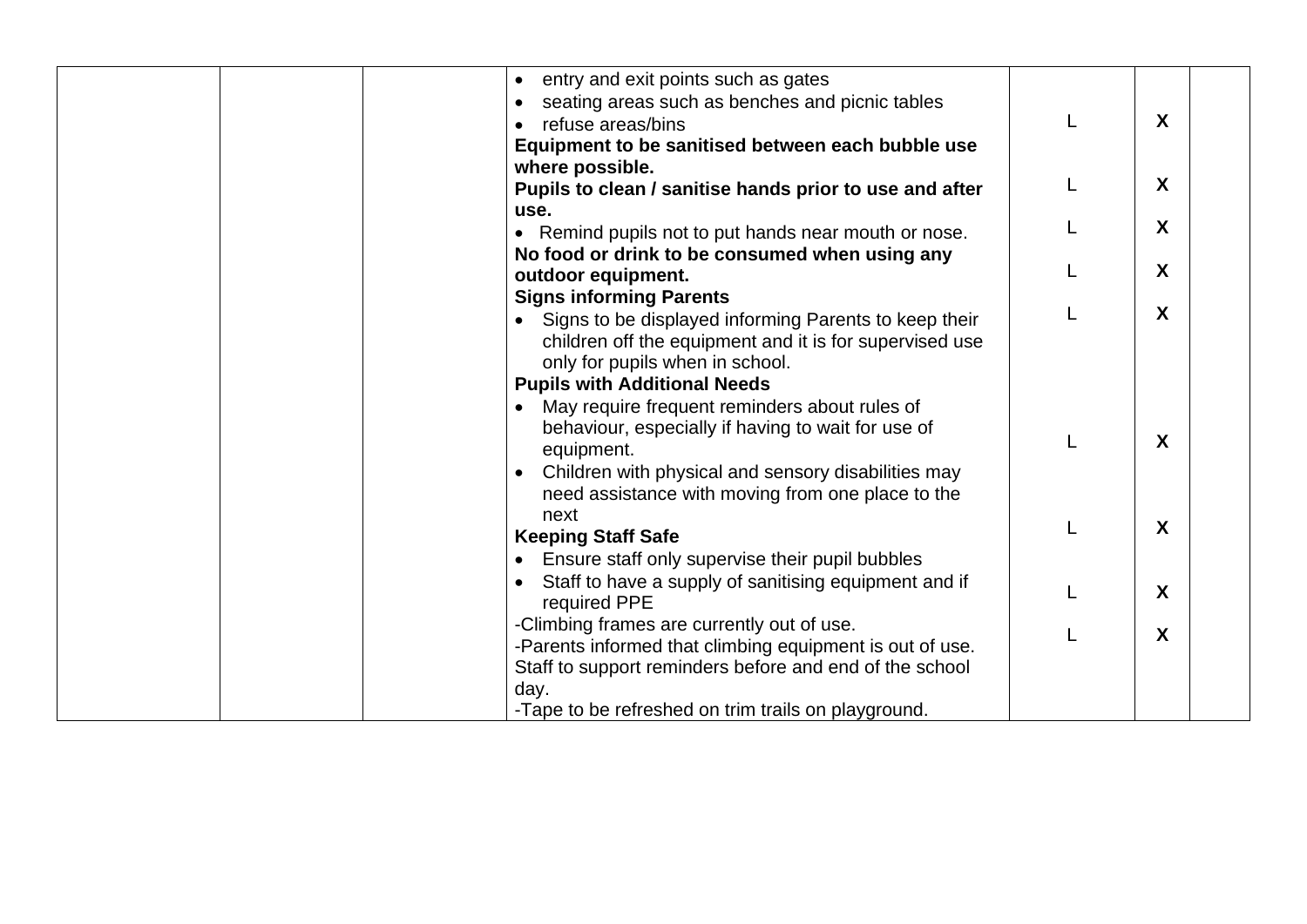| Children leaving<br>at the end of the<br>school day.<br>Primary | <b>Staff</b><br>Parents<br><b>Others</b> | Spread of<br>Infection due<br>to close<br>contact | • One way system in place with a staff member<br>supervising outside to inform Parents to abide by the 2<br>metre social distancing rule.<br>Consider staggered leaving times. See individual rota<br>$\bullet$                                                                                                                  | M<br>M | X<br>X           |
|-----------------------------------------------------------------|------------------------------------------|---------------------------------------------------|----------------------------------------------------------------------------------------------------------------------------------------------------------------------------------------------------------------------------------------------------------------------------------------------------------------------------------|--------|------------------|
|                                                                 |                                          |                                                   | Children released when parent/carer is next in queue<br>and child will met parent/carer as walking by.<br>Parents will be reminded not stay on the playground                                                                                                                                                                    | M<br>M | X<br>X           |
|                                                                 |                                          |                                                   | and to keep moving along the one way system.<br>All staff, apart from those exempt, must wear face<br>covering to meet and greet parents/carers and children.                                                                                                                                                                    |        |                  |
| Children leaving<br>at the end of the                           | <b>Staff</b><br>Parents                  | Spread of<br>Infection due                        | Pupils to be informed of the requirement to maintain<br>social distancing when leaving school.                                                                                                                                                                                                                                   | L      | X                |
| school day.<br><b>Walking home</b>                              | <b>Others</b>                            | to close<br>contact                               | Staff on duty outside to ensure pupils leave in a safe<br>manner.                                                                                                                                                                                                                                                                |        | X                |
| alone or not<br>being collected                                 |                                          |                                                   | Staggered times where possible.<br>$\bullet$<br>Where a parent/carer is late- remain on the playground                                                                                                                                                                                                                           |        | X                |
| by Parent                                                       |                                          |                                                   | until 3.25pm (in line with last staggered group). If still<br>not collected return to off ice area and office<br>staff/nominated adult to call parents. Where this is not<br>possible children are to wait by the office, but must                                                                                               | L      | X                |
|                                                                 |                                          |                                                   | ensure social distancing with support from an adult.<br>Driveway to main entrance will be out of use for parents<br>and staff between 3pm and 3.30pm. Barrier at bottom<br>of driveway<br>All parents/ carers, apart from those exempt, must wear<br>a face covering when entering the school site, including<br>the playground. | L      | X                |
| Parent wishing to<br>talk to staff                              | <b>Staff</b>                             | Spread of<br>Infection due<br>to close<br>contact | Parents will be informed that the majority of<br>$\bullet$<br>conversations with staff will be either over the phone or<br>if this is not possible a meeting will be arranged, and<br>social distancing rules observed.                                                                                                          |        | $\boldsymbol{X}$ |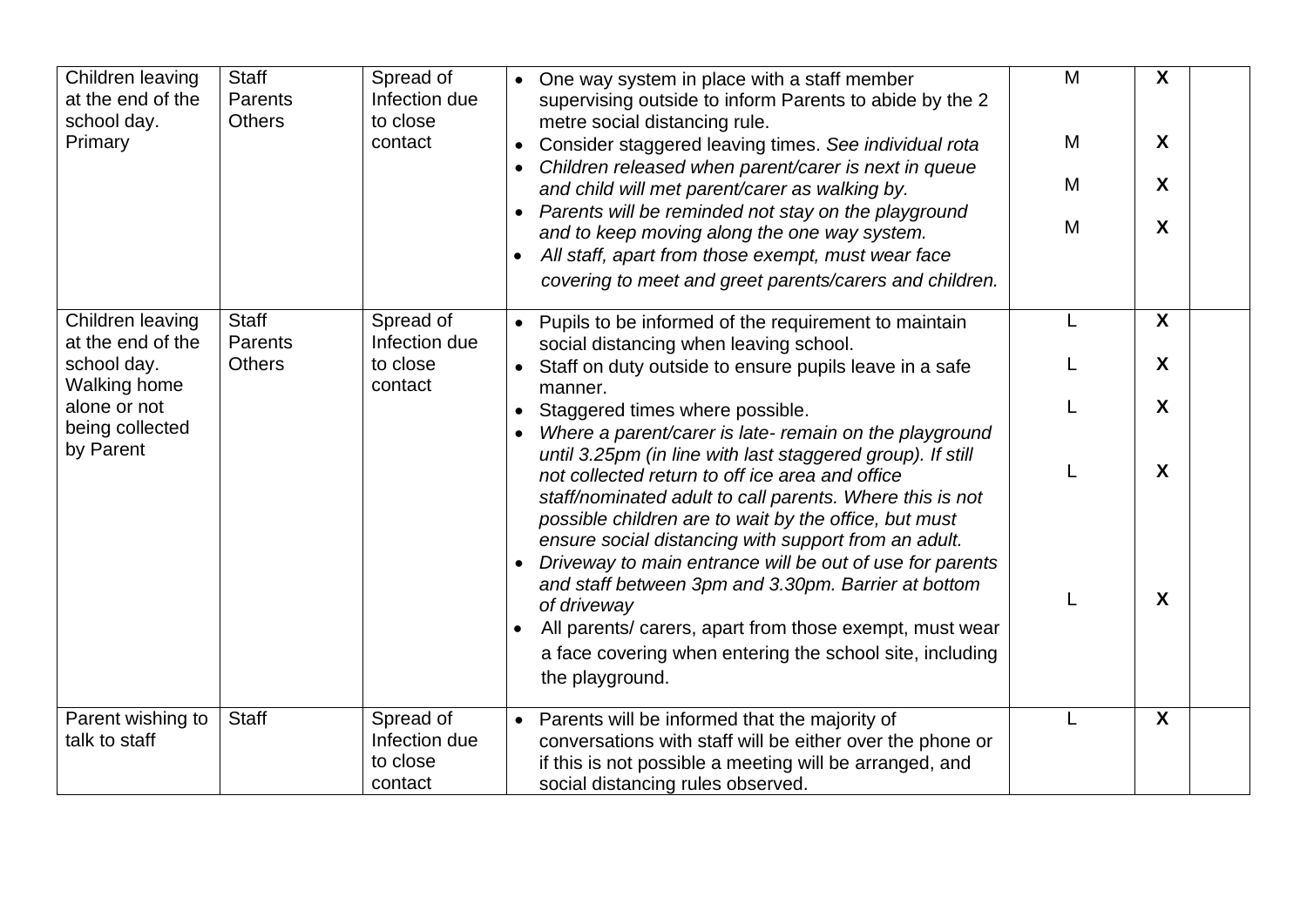|                                            |                                                |                           | Parents will be discouraged in congregating around the<br>school site.                                                                                                                                                                                                                | X            |  |
|--------------------------------------------|------------------------------------------------|---------------------------|---------------------------------------------------------------------------------------------------------------------------------------------------------------------------------------------------------------------------------------------------------------------------------------|--------------|--|
| Awareness of<br>policies /<br>procedures / | <b>Staff</b><br><b>Pupils</b><br><b>Others</b> | Inadequate<br>information | • All staff, returning back to work must ensure they are<br>aware of the current guidelines in regard to safe<br>distancing and washing hands on a regular basis.                                                                                                                     | $\mathbf{x}$ |  |
| Guidance                                   |                                                |                           | Staff meeting during INSET Day: Health and Safety.<br>All staff are able to access the following information on-<br>line for up to date information on COCID-19                                                                                                                       | X            |  |
|                                            |                                                |                           | <b>Public Health England</b><br>Gov.co.uk<br><b>NHS</b><br><b>DfE</b><br>Department for Health and Social Care                                                                                                                                                                        | X            |  |
|                                            |                                                |                           | The relevant staff receive any necessary training that<br>helps minimise the spread of infection, e.g. infection<br>control training. (washing of hands, cleaning up bodily<br>fluids)                                                                                                | X            |  |
|                                            |                                                |                           | Staff are made aware of the school's infection control<br>procedures in relation to coronavirus via email or staff<br>meetings and contact the school as soon as possible if<br>they believe they may have been exposed to<br>coronavirus.                                            | X            |  |
|                                            |                                                |                           | Parents are made aware of the school's infection<br>control procedures in relation to coronavirus via letter,<br>posters or social media – they are informed that they<br>must contact the school as soon as possible if they<br>believe their child has been exposed to coronavirus. | X            |  |
|                                            |                                                |                           | Pupils are made aware of the school's infection control<br>procedures in relation to coronavirus via school staff<br>and are informed that they must tell a member of staff if<br>they feel unwell. Class teachers to discuss in class and<br>shared through virtual assemblies.      | X            |  |
|                                            |                                                |                           | Recap on government advice on Hands, Face, Space<br>at the start of the term.                                                                                                                                                                                                         |              |  |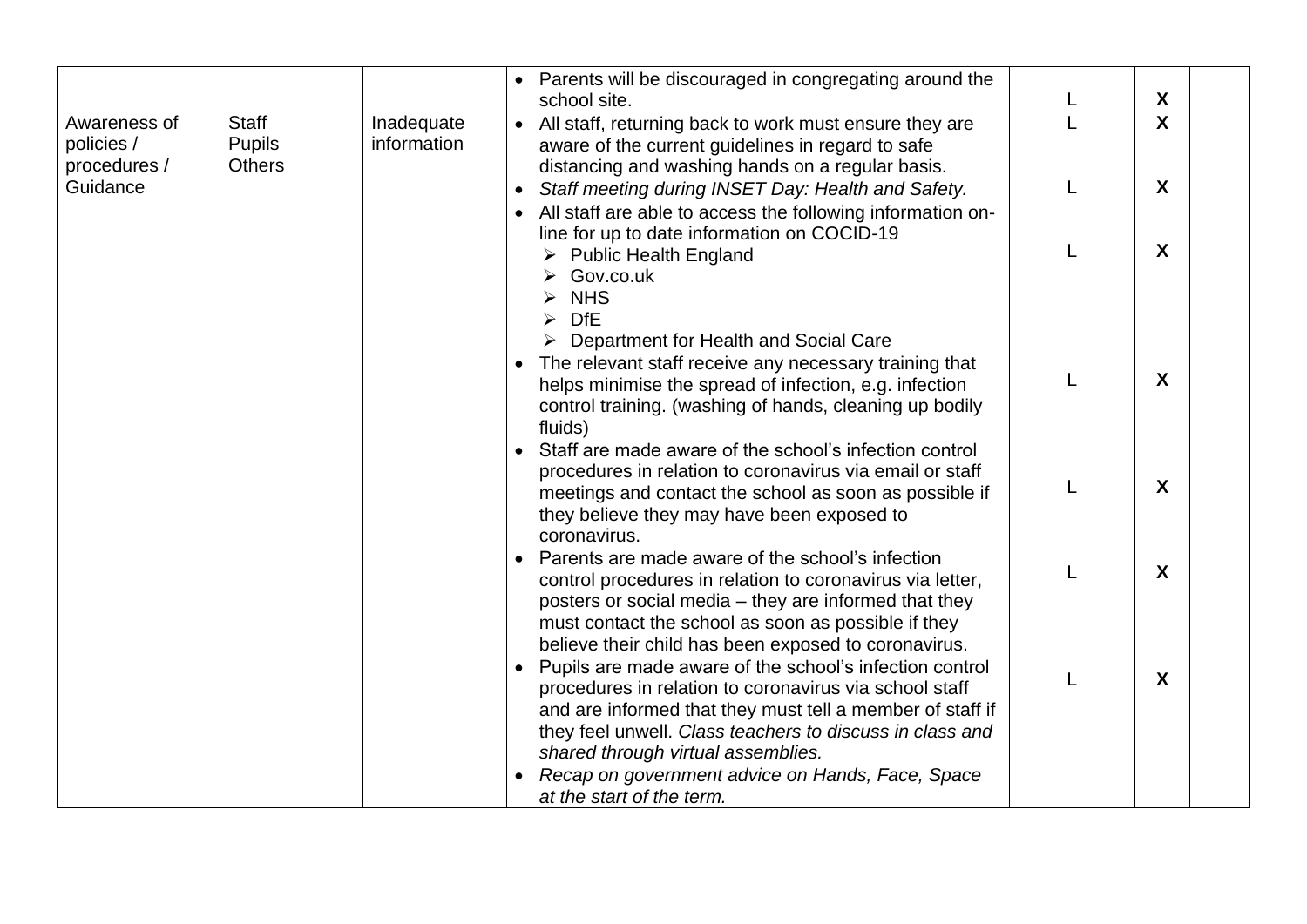| Poor hygiene           | <b>Staff</b>                                   | <b>III Health</b>              | • Posters are displayed throughout the school reminding                                                                                                                                                                                                                                                                                           | L | X                |
|------------------------|------------------------------------------------|--------------------------------|---------------------------------------------------------------------------------------------------------------------------------------------------------------------------------------------------------------------------------------------------------------------------------------------------------------------------------------------------|---|------------------|
| practice               | Pupils<br><b>Others</b>                        |                                | pupils, staff and visitors to wash their hands, e.g. before<br>entering and leaving the school.<br>Pupils, staff and visitors are encouraged to wash their<br>hands with soap or alcohol-based sanitiser (that<br>contains no less than 60% alcohol) and follow infection<br>control procedures in accordance with the DfE and<br>PHE's guidance. | M | $\boldsymbol{X}$ |
|                        |                                                |                                | Sufficient amounts of soap (or hand sanitiser where<br>applicable), clean water and paper towels/hand dryers<br>are supplied in all toilets and kitchen areas.                                                                                                                                                                                    | M | X                |
|                        |                                                |                                | Pupils may be supervised by staff when washing their<br>hands to ensure it is carried out correctly, where<br>necessary.                                                                                                                                                                                                                          | M | X                |
|                        |                                                |                                | Pupils are forbidden from sharing cutlery, cups or food.                                                                                                                                                                                                                                                                                          | M | X                |
|                        |                                                |                                | • All cutlery and cups are thoroughly cleaned before and<br>after use.                                                                                                                                                                                                                                                                            | M | X                |
|                        |                                                |                                | Cleaners to carry out daily, comprehensive cleaning<br>that follows national guidance and is compliant with the<br>COSHH Policy and the Health and Safety Policy.                                                                                                                                                                                 | M | X                |
|                        |                                                |                                | • A senior member of staff arranges enhanced cleaning<br>to be undertaken where required - advice about<br>enhanced cleaning protocols is sought from the Health<br>Protection Team /Public Health England                                                                                                                                        | M | X                |
| <b>Track and Trace</b> | <b>Staff</b><br><b>Pupils</b><br><b>Others</b> | Coronavirus<br><b>Symptoms</b> | • If a pupil or member of staff or others are showing<br>symptoms they must go home immediately to self-<br>isolate.                                                                                                                                                                                                                              | M | $\boldsymbol{X}$ |
|                        |                                                |                                | The school to inform staff and Parents they must be<br>willing to take a test if they are displaying symptoms.                                                                                                                                                                                                                                    | M | X                |
|                        |                                                |                                | • All children can be tested (including children under 5)<br>They should provide details of close contacts if they test                                                                                                                                                                                                                           | M | $\boldsymbol{X}$ |
|                        |                                                |                                | positive or if asked by NHS track and Trace                                                                                                                                                                                                                                                                                                       | M | X                |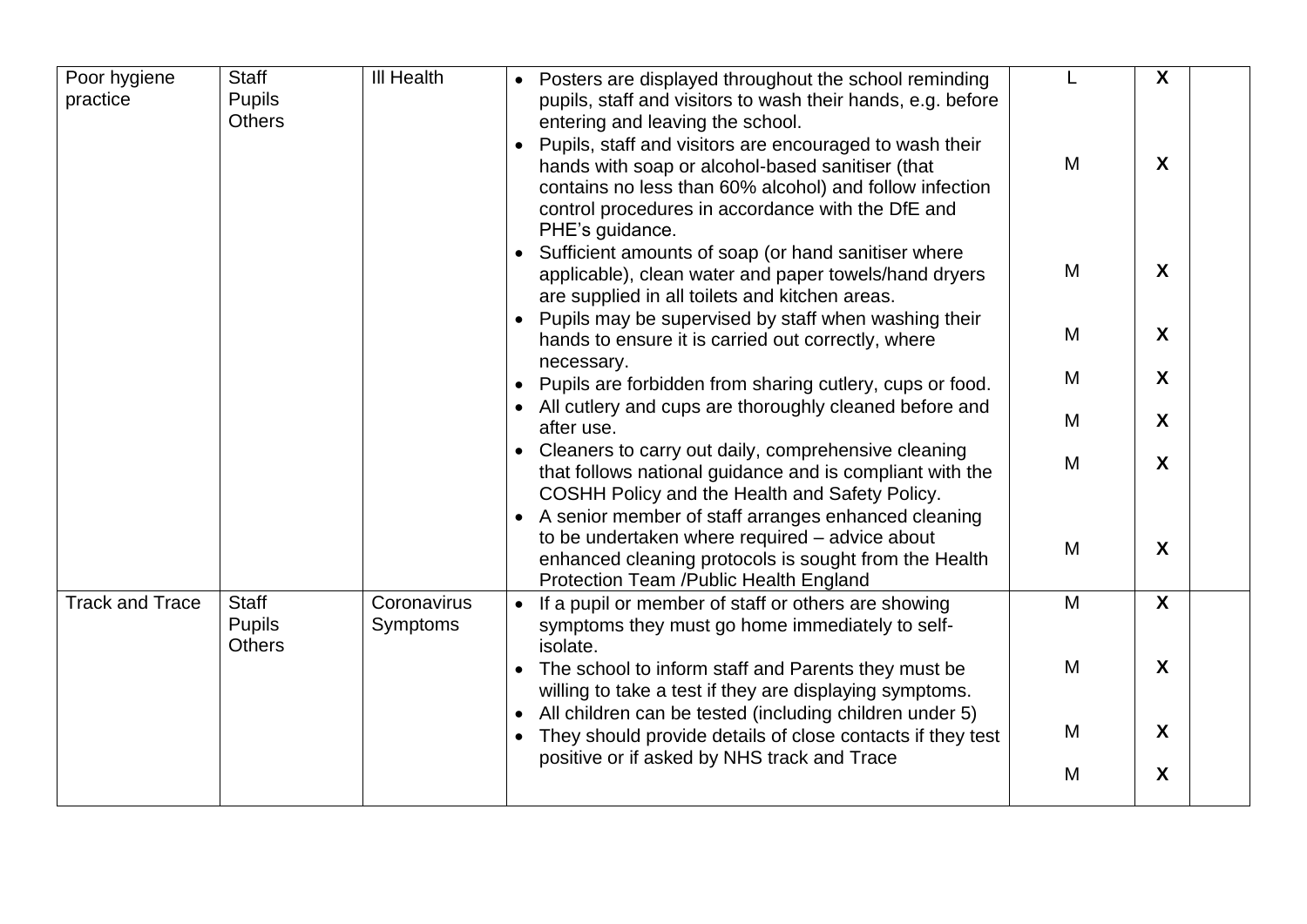|                                                             |                                                |                     | • Self-isolate if they have been in close contact with<br>someone who has tested positive for coronavirus.                                                                                                                                                                                                                                                                                                                                                                                                                                                                                                                                                                                                                                                                                 |                           |
|-------------------------------------------------------------|------------------------------------------------|---------------------|--------------------------------------------------------------------------------------------------------------------------------------------------------------------------------------------------------------------------------------------------------------------------------------------------------------------------------------------------------------------------------------------------------------------------------------------------------------------------------------------------------------------------------------------------------------------------------------------------------------------------------------------------------------------------------------------------------------------------------------------------------------------------------------------|---------------------------|
| <b>Testing Negative</b>                                     | <b>Staff</b><br><b>Pupils</b><br><b>Others</b> | COVID <sub>19</sub> | • If someone tests negative, if they feel well and no<br>longer have symptoms similar to coronavirus (COVID-<br>19), they can stop self-isolating. They could still have<br>another virus, such as a cold or flu $-$ in which case it is<br>still best to avoid contact with other people until they<br>are better. Other members of their household can stop<br>self-isolating.                                                                                                                                                                                                                                                                                                                                                                                                           | $\boldsymbol{\mathsf{X}}$ |
| <b>Testing positive</b>                                     | <b>Staff</b><br><b>Pupils</b><br><b>Others</b> | COVID <sub>19</sub> | M<br>If someone tests positive, they should follow the 'stay at<br>$\bullet$<br>home: guidance for households with possible or<br>confirmed coronavirus (COVID-19) infection' and must<br>continue to self-isolate for at least 10 days from the<br>onset of their symptoms and then return to school only<br>if they do not have symptoms other than cough or loss<br>of sense of smell/taste. This is because a cough or<br>anosmia can last for several weeks once the infection<br>has gone. The 10-day period starts from the day when<br>they first became ill. If they still have a high<br>temperature, they should keep self-isolating until their<br>temperature returns to normal.<br>Other members of their household should continue self-<br>isolating for the full 14 days. | X                         |
| Manage positive<br>cases amongst<br>the school<br>community | School<br>Head of<br>School                    | COVID <sub>19</sub> | M<br>Schools must take swift action when they become<br>aware that someone who has attended has tested<br>positive for coronavirus (COVID-19). Schools should<br>contact the local health protection team. This team will<br>also contact schools directly if they become aware that<br>someone who has tested positive for coronavirus<br>(COVID-19) attended the school - as identified by NHS<br>Test and Trace.<br>The health protection team will carry out a rapid risk<br>M<br>assessment to confirm who has been in close contact                                                                                                                                                                                                                                                  | X<br>X                    |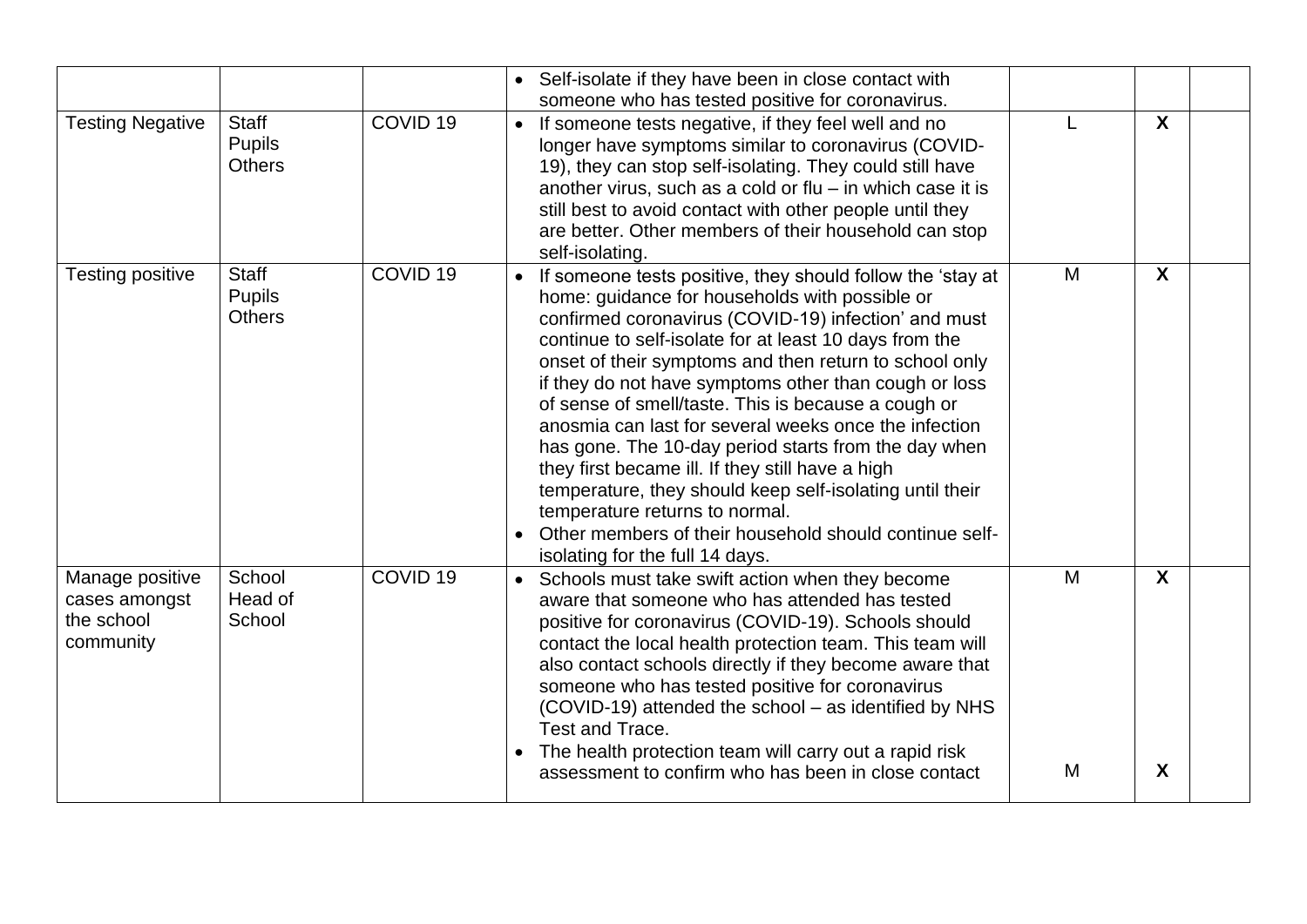|  | with the person during the period that they were<br>infectious, and ensure they are asked to self-isolate.<br>The health protection team will work with schools in this<br>situation to guide them through the actions they need<br>to take. Based on the advice from the health protection<br>team, schools must send home those people who have<br>been in close contact with the person who has tested<br>positive, advising them to self-isolate for 14 days since<br>they were last in close contact with that person when<br>they were infectious. Close contact means:<br>direct close contacts - face to face contact with an<br>infected individual for any length of time, within 1<br>metre, including being coughed on, a face to face<br>conversation, or unprotected physical contact (skin-<br>to-skin)<br>proximity contacts - extended close contact (within<br>1 to 2 metres for more than 15 minutes) with an<br>infected individual | M      | X      |
|--|---------------------------------------------------------------------------------------------------------------------------------------------------------------------------------------------------------------------------------------------------------------------------------------------------------------------------------------------------------------------------------------------------------------------------------------------------------------------------------------------------------------------------------------------------------------------------------------------------------------------------------------------------------------------------------------------------------------------------------------------------------------------------------------------------------------------------------------------------------------------------------------------------------------------------------------------------------|--------|--------|
|  | travelling in a small vehicle, like a car, with an<br>infected person<br>The health protection team will provide definitive advice<br>on who must be sent home. To support them in doing<br>so, we recommend schools keep a record of pupils and<br>staff in each group, and any close contact that takes<br>places between children and staff in different groups<br>(see section 5 of system of control for more on<br>grouping pupils). This should be a proportionate<br>recording process. Schools do not need to ask pupils to<br>record everyone they have spent time with each day or<br>ask staff to keep definitive records in a way that is<br>overly burdensome.<br>Household members of those contacts who are sent<br>home do not need to self-isolate themselves unless the<br>child, young person or staff member who is self-                                                                                                          | M<br>M | X<br>X |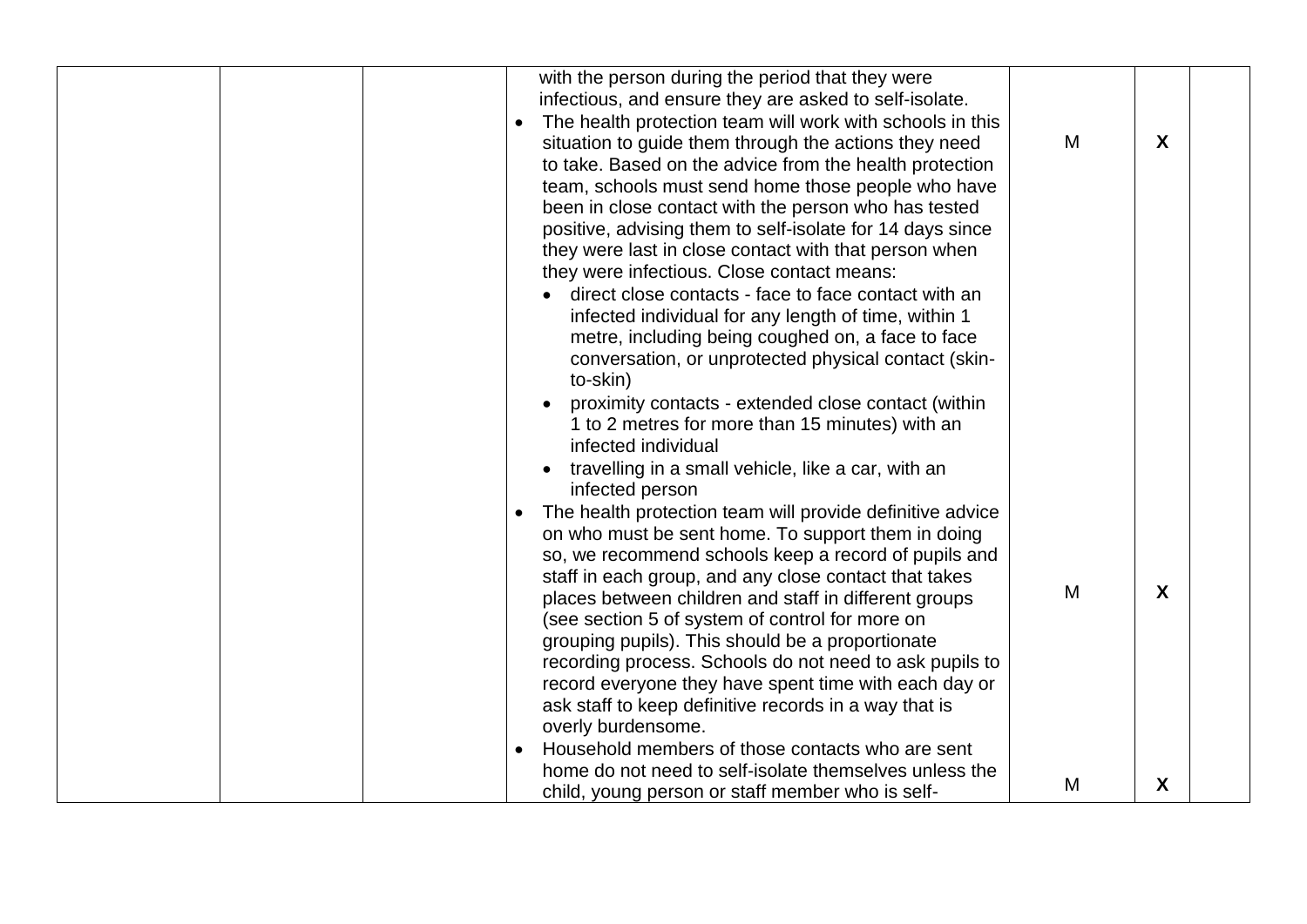|                        |                             |                         | isolating subsequently develops symptoms. If someone<br>in a class or group that has been asked to self-isolate<br>develops symptoms themselves within their 14-day<br>isolation period they should follow 'stay at home:<br>guidance for households with possible or confirmed<br>coronavirus (COVID-19) infection'. They should get a<br>test, and:<br>If the test delivers a negative result, they must remain<br>in isolation for the remainder of the 14-day isolation<br>M<br>period. This is because they could still develop the<br>coronavirus (COVID-19) within the remaining days.<br>If the test result is positive, they should inform their<br>setting immediately, and must isolate for at least 7 days<br>from the onset of their symptoms (which could mean<br>M<br>the self-isolation ends before or after the original 14-<br>day isolation period). Their household should self-<br>isolate for at least 14 days from when the symptomatic<br>person first had symptoms, following 'stay at home:<br>guidance for households with possible or confirmed<br>coronavirus (COVID-19) infection'<br>Schools should not request evidence of negative test<br>M<br>results or other medical evidence before admitting<br>children or welcoming them back after a period of self-<br>isolation.<br>Further guidance is available on testing and tracing for<br>coronavirus (COVID-19). | $\mathbf{x}$<br>$\boldsymbol{X}$<br>$\mathsf{X}$ |  |
|------------------------|-----------------------------|-------------------------|-----------------------------------------------------------------------------------------------------------------------------------------------------------------------------------------------------------------------------------------------------------------------------------------------------------------------------------------------------------------------------------------------------------------------------------------------------------------------------------------------------------------------------------------------------------------------------------------------------------------------------------------------------------------------------------------------------------------------------------------------------------------------------------------------------------------------------------------------------------------------------------------------------------------------------------------------------------------------------------------------------------------------------------------------------------------------------------------------------------------------------------------------------------------------------------------------------------------------------------------------------------------------------------------------------------------------------------------------------------------------------------------------------|--------------------------------------------------|--|
| Contain an<br>outbreak | School<br>Head of<br>School | Not following<br>advice | M<br>If schools have two or more confirmed cases within 14<br>$\bullet$<br>days, or an overall rise in sickness absence where<br>coronavirus (COVID-19) is suspected, they may have<br>an outbreak, and must continue to work with their local<br>health protection team who will be able to advise if<br>additional action is required.                                                                                                                                                                                                                                                                                                                                                                                                                                                                                                                                                                                                                                                                                                                                                                                                                                                                                                                                                                                                                                                            | $\mathbf{X}$                                     |  |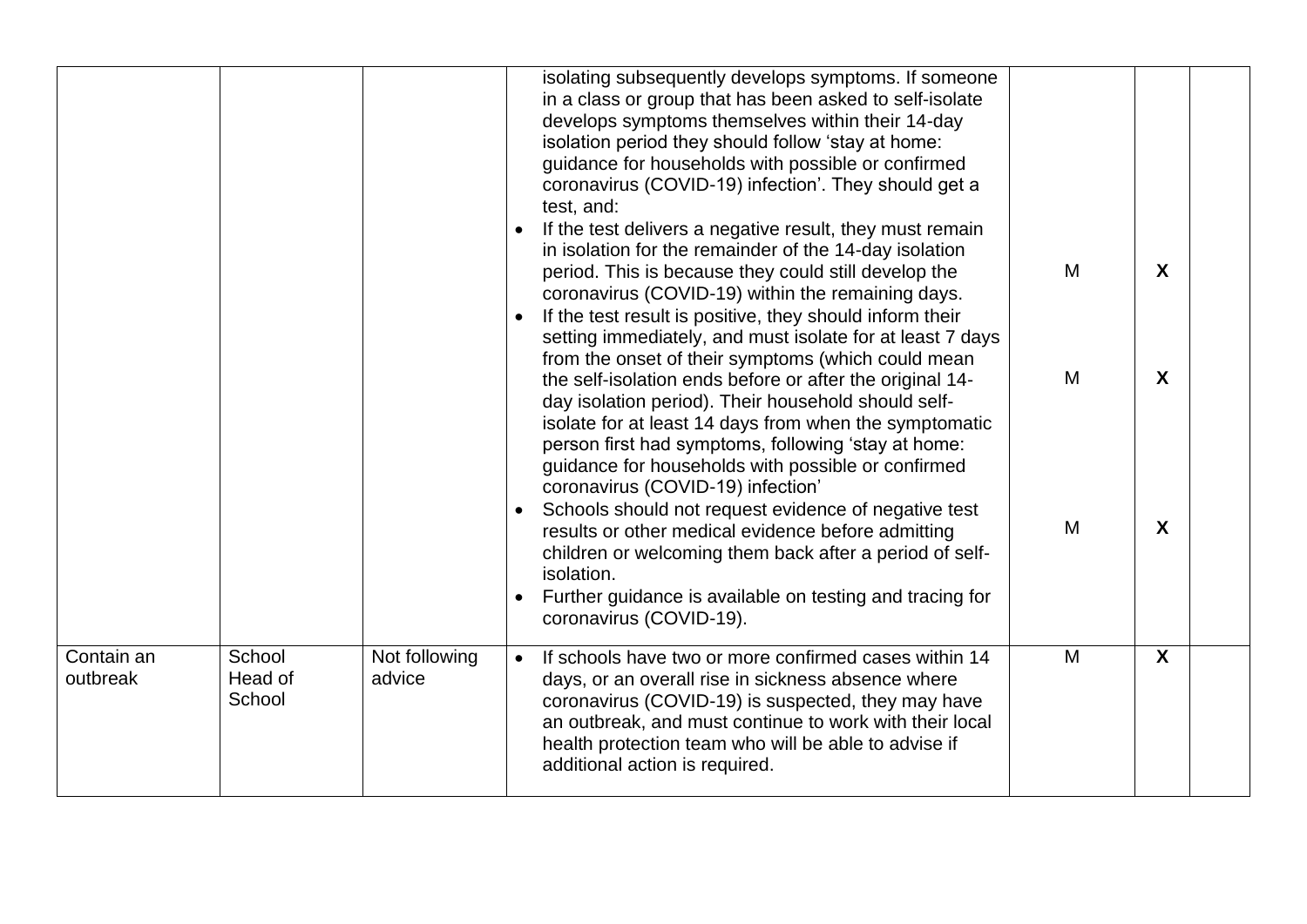|            |                                                |                         |           | In some cases, health protection teams may<br>recommend that a larger number of other pupils self-<br>isolate at home as a precautionary measure – perhaps<br>the whole site or year group. If schools are<br>implementing controls from this list, addressing the<br>risks they have identified and therefore reducing<br>transmission risks, whole school closure based on<br>cases within the school will not generally be necessary,<br>and should not be considered except on the advice of<br>health protection teams. | M | X |  |
|------------|------------------------------------------------|-------------------------|-----------|------------------------------------------------------------------------------------------------------------------------------------------------------------------------------------------------------------------------------------------------------------------------------------------------------------------------------------------------------------------------------------------------------------------------------------------------------------------------------------------------------------------------------|---|---|--|
| III health | <b>Staff</b><br><b>Pupils</b><br><b>Others</b> | Coronavirus<br>Symptoms |           | Staff are informed of the symptoms of possible<br>coronavirus infection, e.g. a cough, difficulty in<br>breathing and high temperature, and are kept up to<br>date with national guidance about the signs, symptoms<br>and transmission of coronavirus.                                                                                                                                                                                                                                                                      | M | X |  |
|            |                                                |                         |           | Any pupil or member of staff who displays signs of<br>being unwell, such as having a cough, fever or difficulty<br>in breathing, and believes they have been exposed to<br>coronavirus, is immediately taken out of the class and<br>placed in an area where they will not come into contact                                                                                                                                                                                                                                 | M | X |  |
|            |                                                |                         | $\bullet$ | with others and are supervised at all times.<br>The relevant member of staff calls for emergency<br>assistance immediately if pupils' symptoms worsen.                                                                                                                                                                                                                                                                                                                                                                       | M | X |  |
|            |                                                |                         | $\bullet$ | The parents of unwell pupils are informed as soon as<br>possible of the situation by a relevant member of staff.<br>• Where contact with a pupil's parents cannot be made,<br>appropriate procedures are followed in accordance with                                                                                                                                                                                                                                                                                         | M | X |  |
|            |                                                |                         |           | those outlined in governmental guidance.<br>Unwell pupils who are waiting to go home are kept in an                                                                                                                                                                                                                                                                                                                                                                                                                          | M | X |  |
|            |                                                |                         |           | area where they can be at least two metres away from<br>others.<br>Areas used by unwell staff and pupils who need to go<br>home are appropriately cleaned once vacated, using a                                                                                                                                                                                                                                                                                                                                              | M | X |  |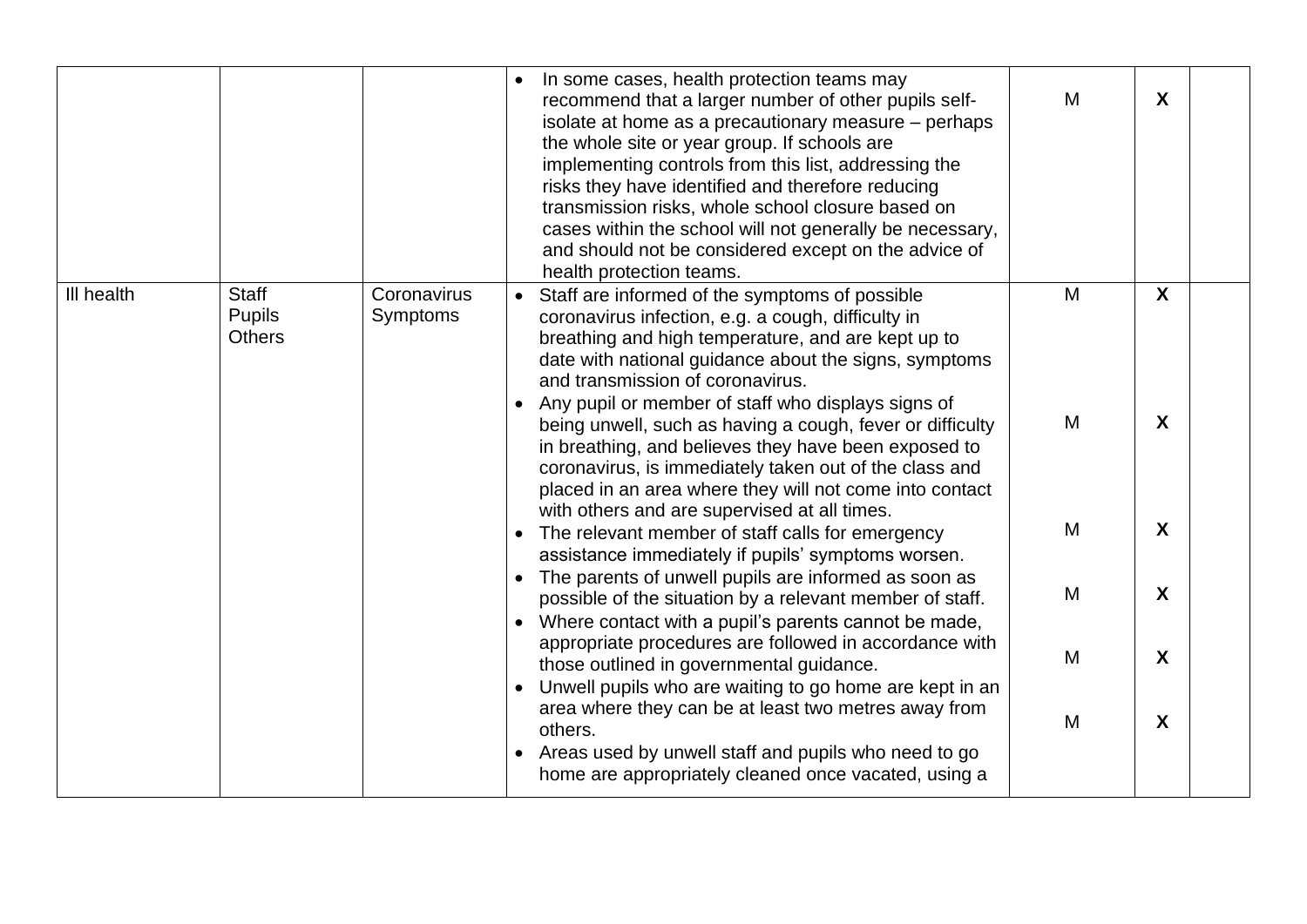|                        |                                                |                                       | M<br>disinfectant and care to be taken when cleaning all hard<br>surfaces.<br>If unwell pupils and staff are waiting to go home, they<br>are instructed to use different toilets to the rest of the<br>school to minimise the spread of infection.                                         | X                                        |
|------------------------|------------------------------------------------|---------------------------------------|--------------------------------------------------------------------------------------------------------------------------------------------------------------------------------------------------------------------------------------------------------------------------------------------|------------------------------------------|
|                        |                                                |                                       | M<br>• Any pupils who display signs of infection are taken<br>home immediately, or as soon as practicable, by their<br>M<br>parents – the parents are advised to contact NHS 111<br>immediately or call 999 if the pupil becomes seriously ill<br>or their life is at risk.                | X<br>X                                   |
|                        |                                                |                                       | Any members of staff who display signs of infection are<br>sent home immediately and are advised to contact NHS<br>M<br>111 immediately or call 999 if they become seriously ill<br>or their life is at risk.<br>• Any medication given to ease the unwell individual's                    | X                                        |
|                        |                                                |                                       | symptoms, e.g. Paracetamol, is administered in<br>M<br>accordance with the Administering Medications Policy.                                                                                                                                                                               | X                                        |
| Spread of<br>infection | <b>Staff</b><br><b>Pupils</b>                  | <b>Lateral Flow</b><br><b>Testing</b> | M<br>• All staff to be asked to complete LFT's twice a week.<br>M<br>Results to be logged on school testing log.<br>$\bullet$<br>M<br>Staff to complete test results on government website.<br>M<br>Staff to isolate following void or positive test results.                              | $\boldsymbol{\mathsf{X}}$<br>X<br>X<br>X |
| Spread of<br>infection | <b>Staff</b><br><b>Pupils</b><br><b>Others</b> | Lack of<br>infection<br>control       | M<br>Spillages of bodily fluids, e.g. respiratory and nasal<br>$\bullet$<br>discharges, are cleaned up immediately in line with<br>guidance, using PPE at all times.<br>M<br>Parents are informed not to bring their children to<br>school or on the school premises if they show signs of | X<br>X                                   |
|                        |                                                |                                       | being unwell and believe they have been exposed to<br>coronavirus (including pupils who have been asked to<br>M<br>self-isolate)<br>• Staff and pupils do not return to school before the<br>minimum recommended exclusion period (or the 'self-                                           | X                                        |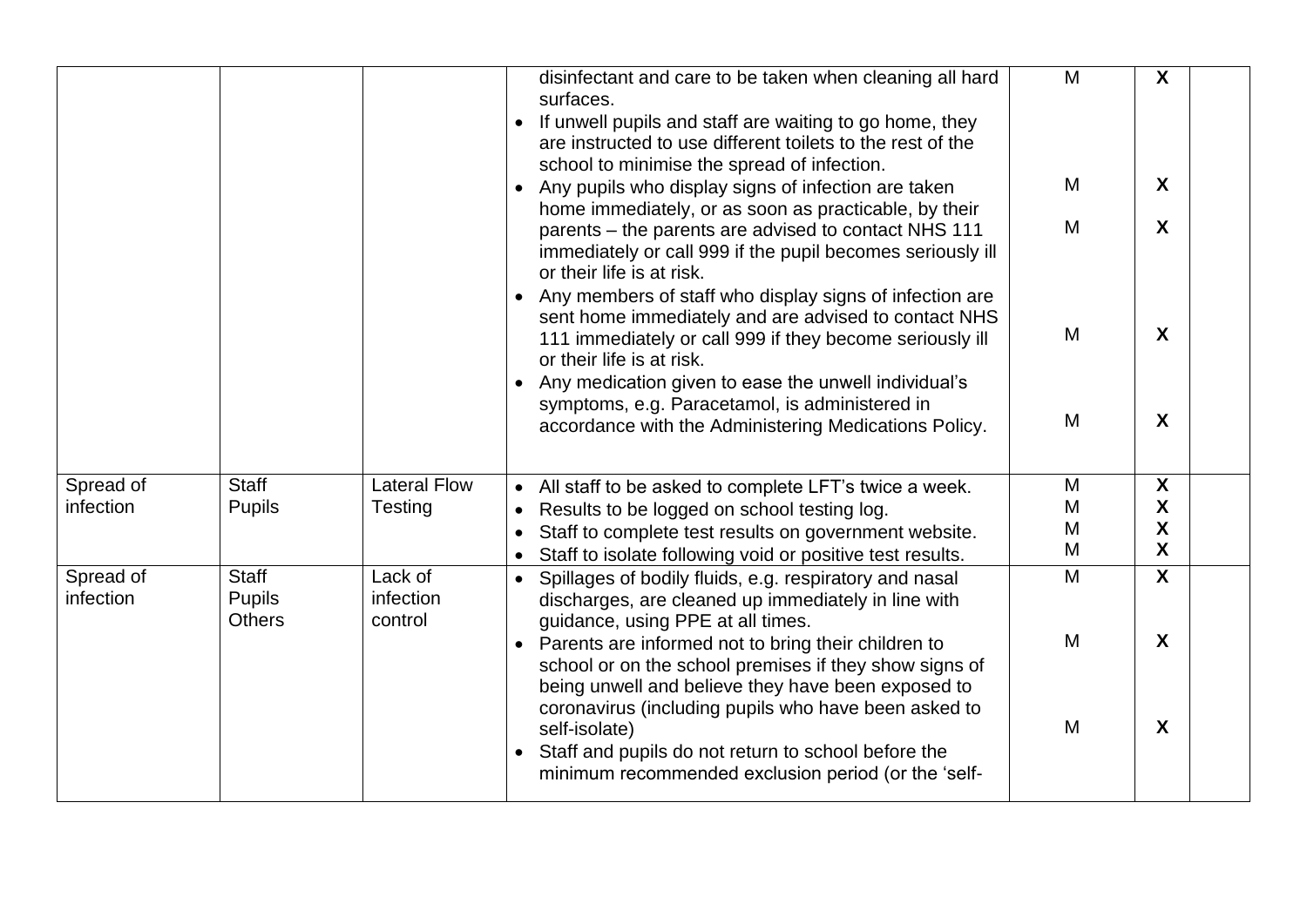|                                                 |                                                |                                 | isolation' period) has passed, in line with national<br>guidance.                                                                                                                                                                                                        | M | $\boldsymbol{X}$ |  |
|-------------------------------------------------|------------------------------------------------|---------------------------------|--------------------------------------------------------------------------------------------------------------------------------------------------------------------------------------------------------------------------------------------------------------------------|---|------------------|--|
|                                                 |                                                |                                 | Pupils who are unwell are not taken on school trips or<br>permitted to enter public areas used for teaching, e.g.<br>swimming pools.<br>Parents notify the school if their child has an impaired                                                                         | M | $\boldsymbol{X}$ |  |
|                                                 |                                                |                                 | immune system or a medical condition that means they<br>are vulnerable to infections.<br>The school in liaison with individuals' medical                                                                                                                                 | M | $\boldsymbol{X}$ |  |
|                                                 |                                                |                                 | professionals where necessary, reviews the needs of<br>pupils who are vulnerable to infections.<br>Any additional provisions for pupils who are vulnerable<br>to infections are put in place by the headteacher, in<br>liaison with the pupil's parents where necessary. | M | X                |  |
| Poor<br>management of<br>infectious<br>diseases | <b>Staff</b><br><b>Pupils</b><br><b>Others</b> | Lack of<br>infection<br>control | Everyone is instructed to monitor themselves and<br>others and look out for similar symptoms if a pupil or<br>staff member has been sent home with suspected<br>coronavirus.                                                                                             | M | $\boldsymbol{X}$ |  |
|                                                 |                                                |                                 | Staff are vigilant and report concerns about their own, a<br>colleague's or a pupil's symptoms to the Headteacher<br>or SLT as soon as possible                                                                                                                          | M | X                |  |
|                                                 |                                                |                                 | The school is consistent in its approach to the<br>management of suspected and confirmed cases of<br>coronavirus.                                                                                                                                                        | M | $\boldsymbol{X}$ |  |
|                                                 |                                                |                                 | The school is informed by pupils' parents when pupils<br>return to school after having coronavirus - the school<br>informs the relevant staff.                                                                                                                           | M | X                |  |
|                                                 |                                                |                                 | • Staff inform the headteacher when they plan to return to<br>work after having coronavirus.                                                                                                                                                                             | M | X                |  |
|                                                 |                                                |                                 | A nominated person (site manager/Headteacher/School<br>Business Manager) monitors the cleaning standards of<br>school cleaning contractors and discusses any<br>additional measures required with regards to managing<br>the spread of coronavirus.                      | M | X                |  |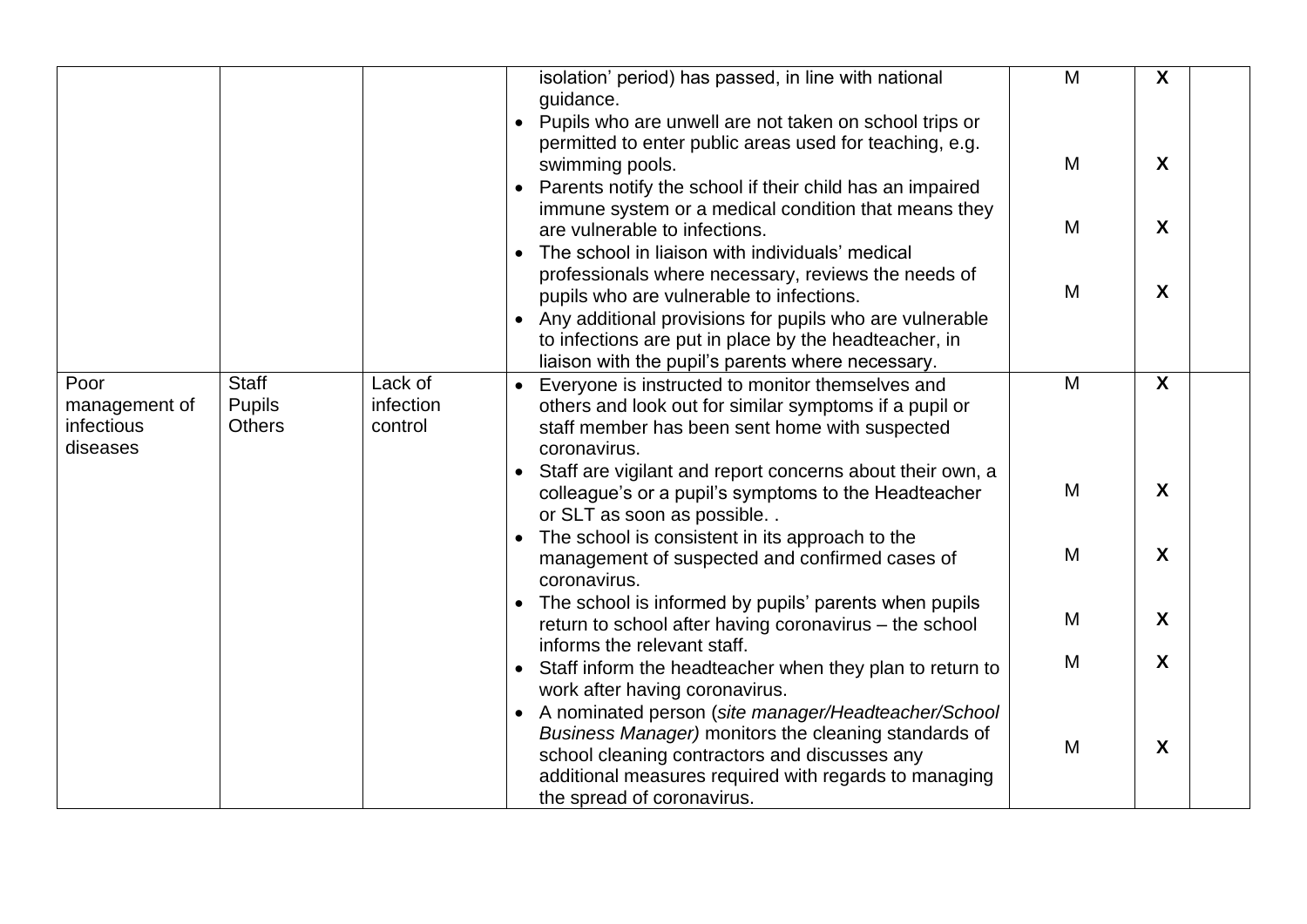| Lack of<br>communication                  | <b>Pupils</b><br><b>Staff</b> | Infection<br>Control | • The school staff reports immediately to the headteacher<br>about any cases of suspected coronavirus, even if they                                                                                                                 | M | $\boldsymbol{X}$ |
|-------------------------------------------|-------------------------------|----------------------|-------------------------------------------------------------------------------------------------------------------------------------------------------------------------------------------------------------------------------------|---|------------------|
|                                           | Parents<br><b>Others</b>      |                      | are unsure.<br>The head of school contacts the local HPT or follows<br>the advice given from and discusses if any further                                                                                                           | M | X                |
|                                           |                               |                      | action needs to be taken.<br>Schools put into place any actions or precautions<br>advised by their local HPT.                                                                                                                       | M | X                |
|                                           |                               |                      | Schools keep staff, pupils and parents adequately<br>updated about any changes to infection control<br>procedures as necessary.                                                                                                     | M | X                |
| Cleaning while<br>school open             | <b>Staff</b>                  | Infection<br>Control | All hard surfaces to be cleaned on a regular basis, this<br>will include<br>$\triangleright$ All door handles<br>All tables and chairs used by staff and pupils<br>$\triangleright$ Toilet flushes and regular cleaning of toilets. | M | $\boldsymbol{X}$ |
|                                           |                               |                      | All classrooms to have spray disinfectant and where<br>possible disposable cloths. If disposable cloths are not<br>available use once and then put in wash.                                                                         | M | X                |
|                                           |                               |                      | Regular cleaning of surfaces will reduce the risk of<br>spreading the virus.                                                                                                                                                        | M | X                |
|                                           |                               |                      | All used cloths thrown away to be double bagged and<br>then placed in a secure area i.e. lockable bin.<br>Additional cleaner onsite during the day<br>$\bullet$                                                                     | M | X                |
| <b>Estates</b>                            | <b>Staff</b><br><b>Pupils</b> | Health &<br>Safety   | Site Staff to ensure school is safe and ready for<br>opening in Spring term                                                                                                                                                         | L | $\boldsymbol{X}$ |
|                                           |                               | Infection            | All statutory testing and in-house testing carried out.                                                                                                                                                                             |   | X                |
|                                           |                               | Control              | Ensure there are plenty of wash areas for staff and                                                                                                                                                                                 |   | X                |
|                                           |                               |                      | pupils to wash hands<br>Ensure Legionella risks have been managed and all<br>appropriate testing carried out.                                                                                                                       |   | X                |
| <b>Statutory Tests</b><br>and Inspections | <b>Staff</b><br><b>Pupils</b> | Health &<br>Safety   | • Statutory inspections to continue but with social<br>distancing in place at all times.                                                                                                                                            | L | X                |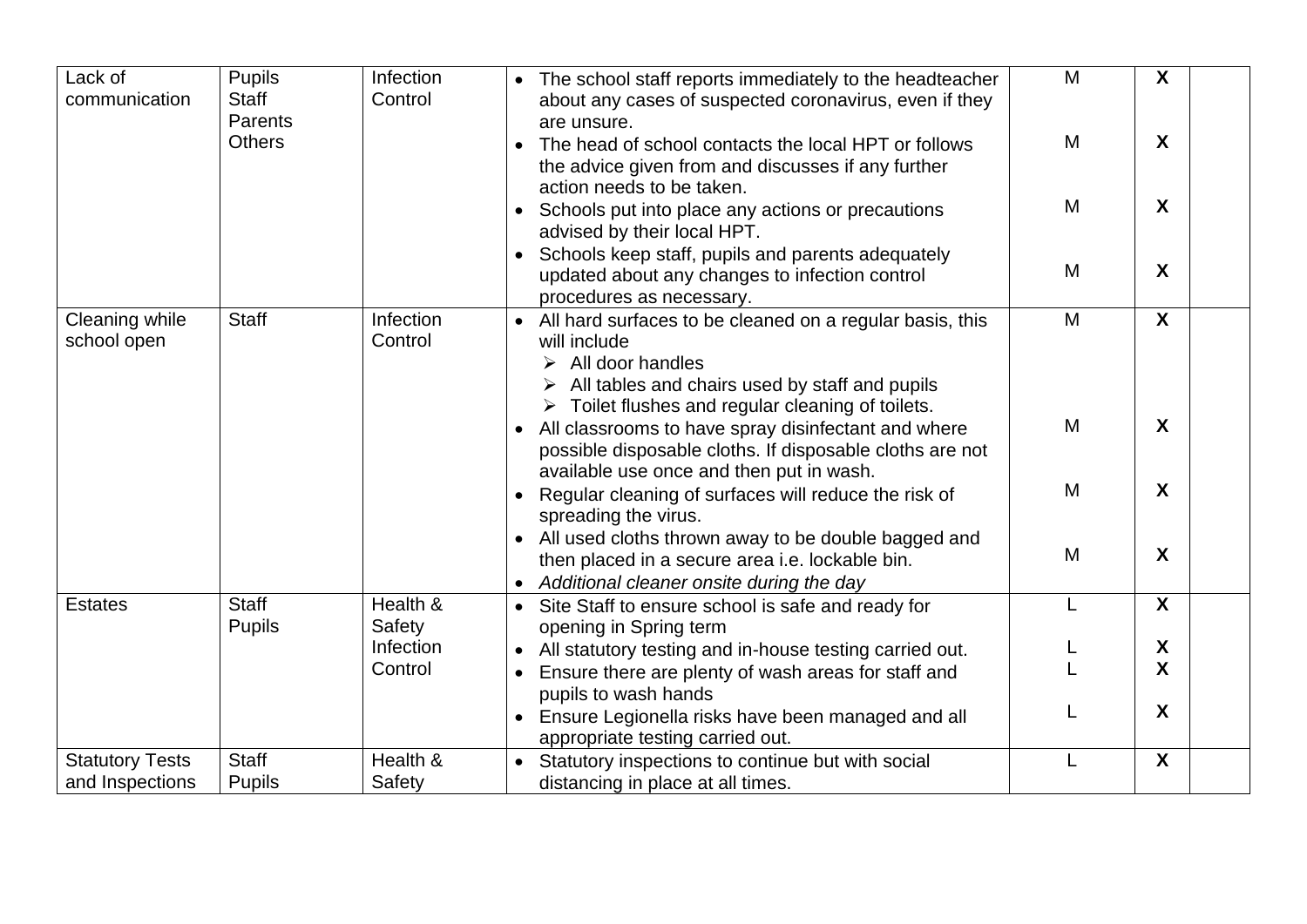|                          |                               | Infection                                  | • In-house inspections should continue to ensure the                                                                                                                          | $\mathsf{X}$ |
|--------------------------|-------------------------------|--------------------------------------------|-------------------------------------------------------------------------------------------------------------------------------------------------------------------------------|--------------|
|                          |                               | Control                                    | school remains as safe as possible.<br>Contractors to be permitted into school following safe<br>$\bullet$<br>distancing measures and providing COVID 19 risk<br>assessments. | $\mathsf{X}$ |
| Contractors in<br>school | <b>Staff</b><br><b>Pupils</b> | Health &<br>Safety<br>Infection<br>Control | Where contractors are coming into school they must<br>$\bullet$<br>have up to date Risk Assessments and Method<br>Statements.                                                 | $\mathsf{X}$ |
|                          |                               |                                            | Control measures regarding the Coronavirus must be<br>$\bullet$<br>included within their RAMs.                                                                                | $\mathsf{X}$ |
|                          |                               |                                            | School to ensure no pupils or staff are in the area<br>where contractors are working.                                                                                         | X            |
|                          |                               |                                            | Contractors will be designated a toilet they can use<br>whilst on site.                                                                                                       | X            |
|                          |                               |                                            | Contractors will be responsible for removing all rubbish<br>they have created and to clean their area of work prior                                                           | $\mathsf{X}$ |
|                          |                               |                                            | to leaving.<br>They must ensure no workers are displaying any signs<br>or symptoms of Coronavirus prior to entering the school<br>site.                                       | X            |
|                          |                               |                                            | If they become aware of a contractor coming down with<br>symptoms within 14 days of being at the school they<br>must inform the school immediately.                           | X            |
|                          |                               |                                            | All visitors must wear face coverings in communal<br>areas of the school e.g. corridors, playground etc.                                                                      |              |
|                          |                               |                                            | All visitors will have access to the visitor risk<br>assessment upon arrival.                                                                                                 |              |
| Emergencies              | <b>Staff</b><br><b>Pupils</b> | Infection<br>Control                       | • All staff and pupils' emergency contact details are up-<br>to-date, including alternative emergency contact details,<br>where required.                                     | X            |
|                          |                               |                                            | Pupils' parents are contacted as soon as practicable in<br>$\bullet$<br>the event of an emergency.                                                                            | $\mathbf{X}$ |
|                          |                               |                                            |                                                                                                                                                                               | $\mathsf{X}$ |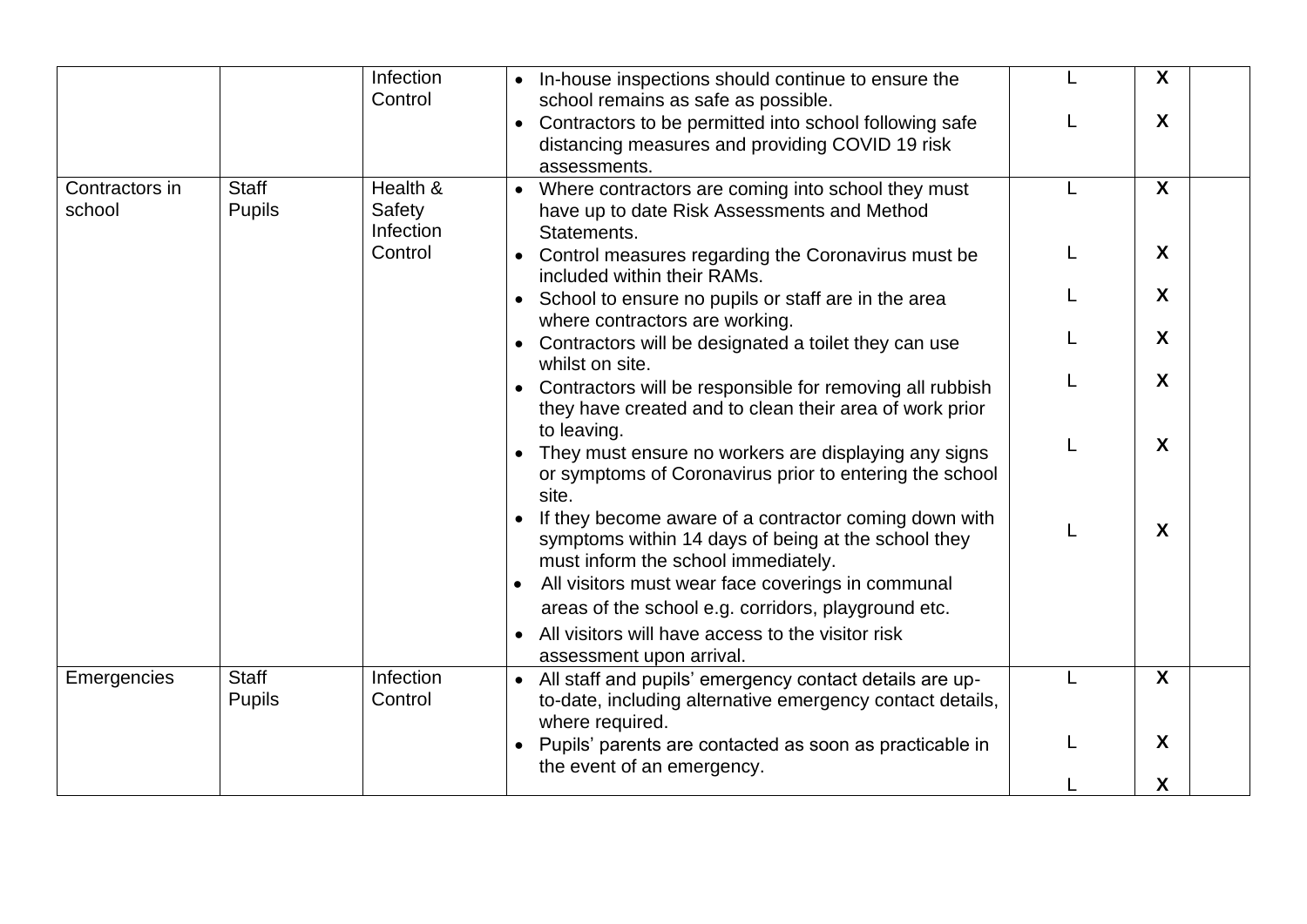|                                        |              |                            | Staff and pupils' alternative contacts are contacted<br>where their primary emergency contact cannot be<br>contacted.                                                                                                                                                                              |             |                                     |
|----------------------------------------|--------------|----------------------------|----------------------------------------------------------------------------------------------------------------------------------------------------------------------------------------------------------------------------------------------------------------------------------------------------|-------------|-------------------------------------|
| <b>Mental Health</b><br>and well being | <b>Staff</b> | Anxiousness                | • Have regular keep in touch meetings/calls with people<br>working at home to talk about any work issues<br>• Talk openly with workers about the possibility that they<br>may be affected and tell them what to do to raise<br>concerns or who to go to so they can talk things                    | M<br>M<br>M | X<br>X<br>$\boldsymbol{\mathsf{X}}$ |
|                                        |              |                            | through<br>Involve workers in completing risk assessments so they<br>can help identify potential problems and identify<br>solutions                                                                                                                                                                | M           | X                                   |
|                                        |              |                            | • Keep workers updated on what is happening so they<br>feel involved and reassured                                                                                                                                                                                                                 | M           | X                                   |
|                                        |              |                            | Discuss the issue of fatigue with employees and make<br>sure they take regular breaks, are encouraged to take<br>leave, set working hours to ensure they aren't working<br>long hours<br>Offer Employee Assistance Programme and local<br>authority support.                                       | M           | X                                   |
| Staff taking leave                     | <b>Staff</b> | Short staffed<br>Isolating | • School leaders discuss leave arrangements with staff<br>before the end of the summer term to inform planning<br>for the autumn term.                                                                                                                                                             | L           | $\boldsymbol{X}$                    |
|                                        |              |                            | There is a risk that where staff travel abroad, their<br>return travel arrangements could be disrupted due to<br>factors arising beyond their control in relation to<br>coronavirus (COVID-19), such as the potential for<br>reinstatement of lockdown measures in the place they<br>are visiting. |             | X                                   |
|                                        |              |                            | Where it is not possible to avoid a member of staff<br>$\bullet$<br>having to quarantine during term time, school leaders<br>should consider if it is possible to temporarily amend<br>working arrangements to enable them to work from<br>home.                                                   | L           | X                                   |